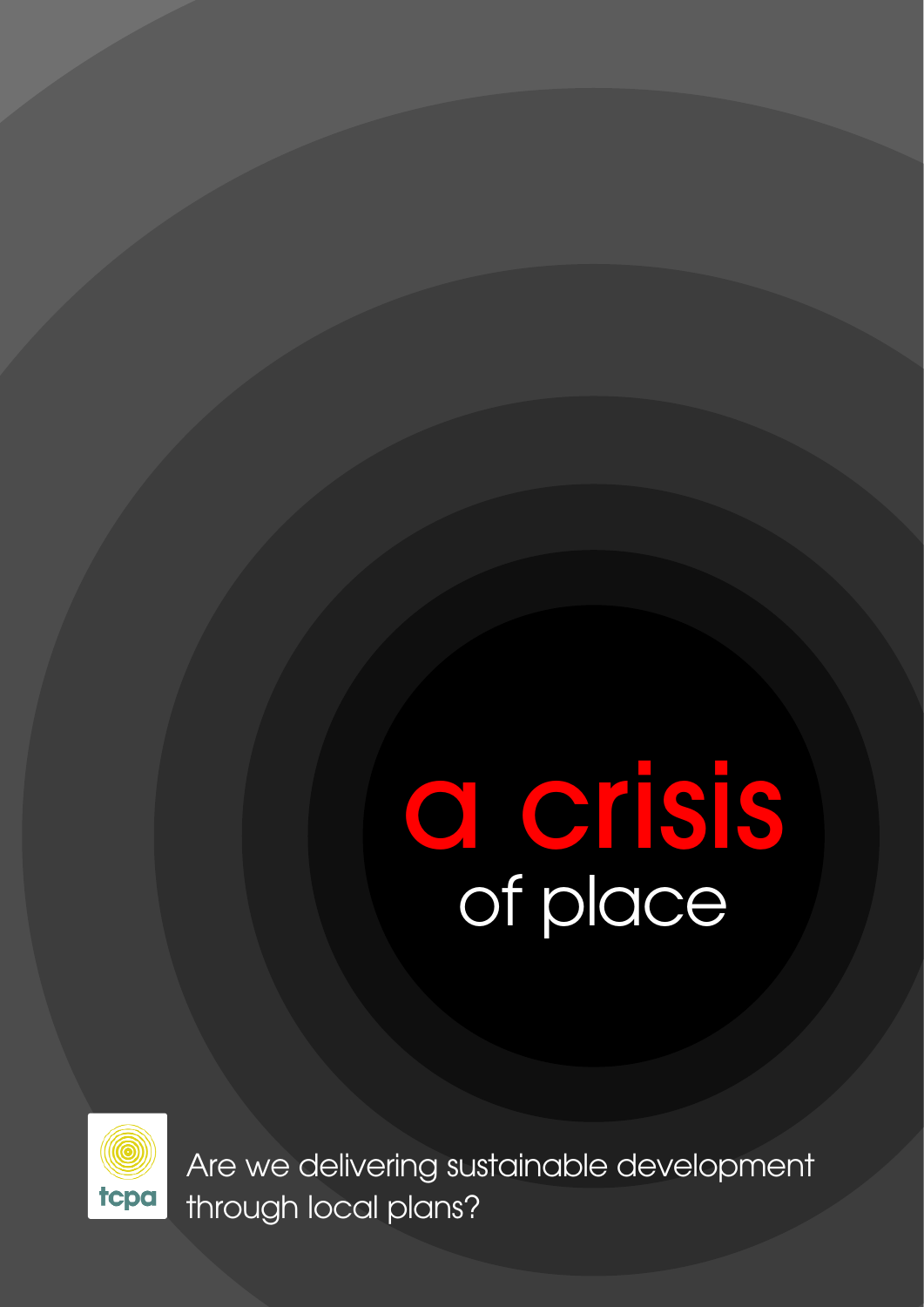## executive summary

The local planning system in England has a profound impact on all our lives – from the availability of homes to the approval of energy systems; from dealing with flood risk and facilitating low-carbon energy to the providing conditions that support the health and well-being of individuals. All of this action is embedded in a local democratic system which provides the opportunity for real community control.

But there is widespread concern about the perceived weakness of local planning, felt by communities, politicians and NGOs alike. This report looks at existing research and surveys to consider whether Local Plans are actually delivering the objectives of sustainable development. **The core message of this report is that the planning system is failing to deliver to its potential, and has in fact abandoned many vital sustainable development outcomes and the wider endeavour of place-making** in favour of an overwhelming focus on the allocation of housing units. The report finds little evidence of attempts to secure a logical and coherent approach to positive place-making and to sustainable development issues such as climate change. Ironically, the recent increase in the planning approval of housing units has not led to the scale of housing delivery that the nation needs – because the core delivery issues relate not to planning but to the current housing delivery model.

The result is that while the challenges of sustainability and those stemming from both demographic and climate change have increased, the tools to deal with them through planning have been progressively marginalised.

Solving this problem will not be easy, but any attempt to do so must start with a formal restatement that sustainable development remains the core objective for Local Plans, together with publication of a clearer definition of sustainable development in planning law and policy. It also requires a complete culture change in government, to acknowledge the value of democratic planning in dealing with some of society's most complex and important public policy questions.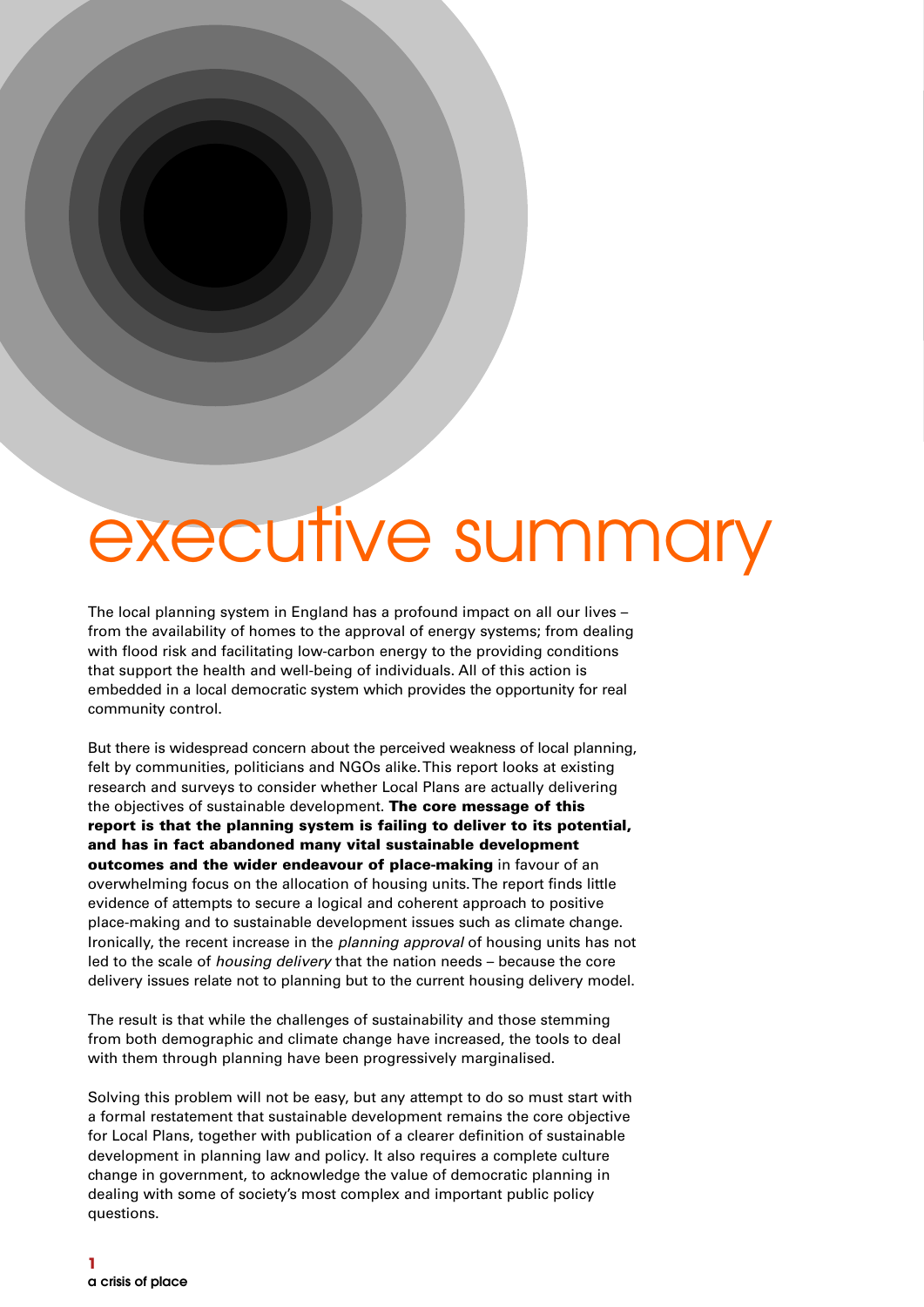## introduction

**1**

- **1.1** Planning is crucial to every aspect of sustainability in England and the rest of the UK – from energy and climate change, to transport, affordable housing, protected green space, healthy communities, the natural environment and regional inequality. But the framework for ensuring that planning for these vital areas happens is now under threat. The post-war democratic planning framework, which prevailed until around a decade ago, is now being dismantled – and this is happening without an evidence base or research analysis of what the consequences of planning deregulation have been, and will be, for society and the environment.
- **1.2** There are four primary challenges that result from this deregulation:
	- A lack of community control over the local environment, stemming from a combination of deregulation and centralist planning policy. There are increasingly questions over whether a 'plan-led' system actually means anything tangible, given the level of 'off-plan' speculative development.
	- A planning system which may meet the needs of private sector landowners and developers but which does not deal with important long-terms issues such as climate change, social housing, an ageing population, and good design.
	- A clear and illogical asymmetry in energy planning policy, with effectively a moratorium on some renewable technologies running alongside an approach that deems fracking development to be 'in the national interest'. At the same time, there is a contradiction between energy policy (supporting the phasing out of coal) and planning policy (continuing to encourage open-cast mining applications).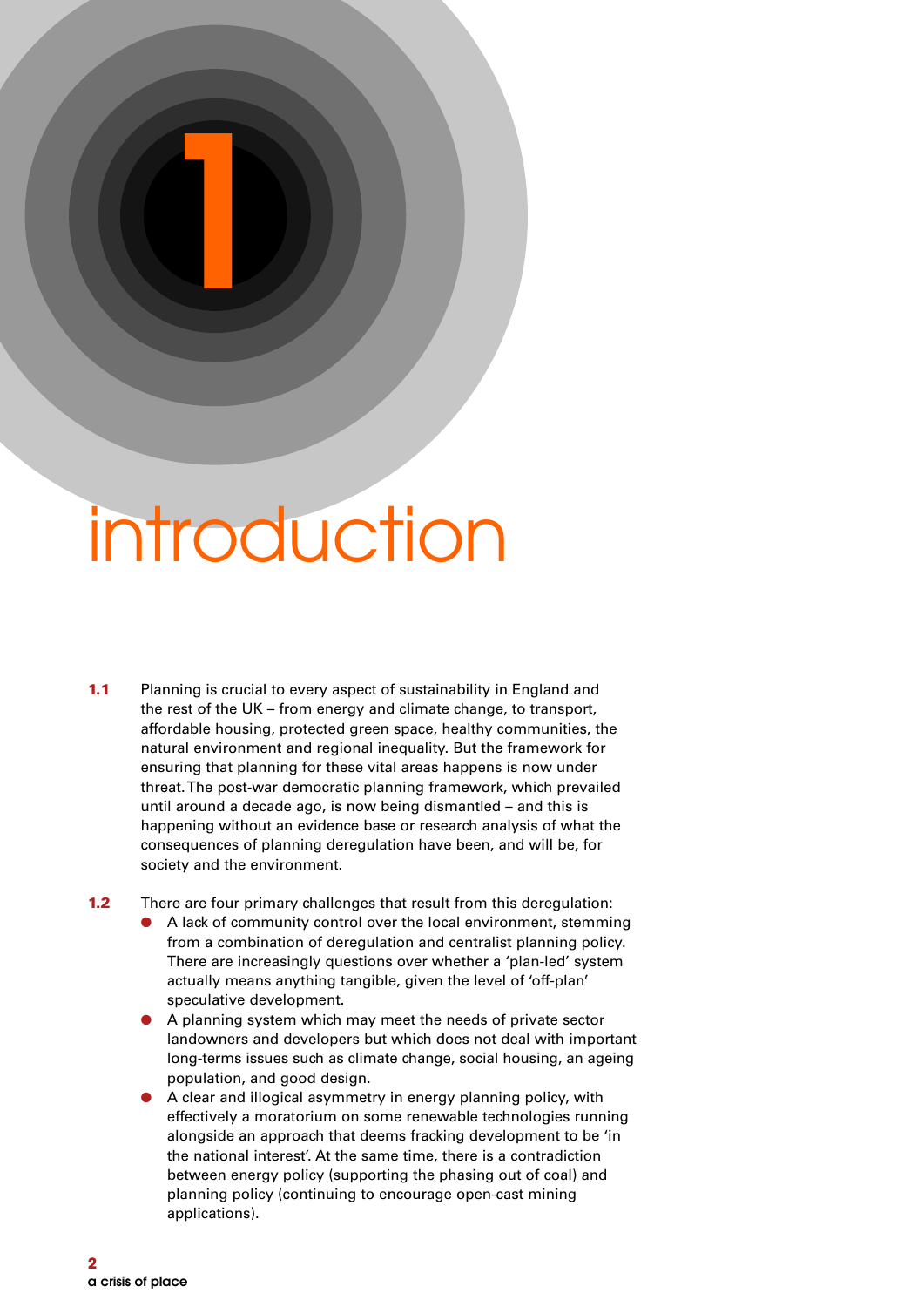- A planning system that no longer has sustainable development as a core objective, leading, above all, to a lack of any proper longterm consideration of a wide range of sustainable outcomes, such as sustainable transport or homes fit for the lifetime of the population.
- **1.3** Taken together, the system is now much less powerful and therefore less able to uphold sustainable outcomes. The result is that England no longer has an effective form of democratic planning that meets the challenges of demographic need, economic transformation and climate change in a sustainable way.
- **1.4** There has also been little public debate between local communities, civil society, planning professionals and local councils about wave after wave of planning changes and the kind of outcomes that are now beginning to emerge. This is partly a product of the rapid but incremental nature of the changes, which have often been introduced with minimal public consultation. The Government's rationale for the reforms was strikingly simple: 'Deregulation will make markets more competitive, and this will lead to better outcomes for people.' However, evidence for this proposition has never been produced. Nor has there ever been a Green or White Paper to consult the public and the wider sector on the wisdom of deregulation.

#### **The objective of this report**

**1.5** The objective of this report is to provide a high-level review of the state of the Local Plan system in England, with a specific focus on the system's ability to deliver sustainable development and sustainable outcomes. The report is based on a synthesis of existing research and a survey of practitioners' attitudes to sustainable development, supported by an advisory group. It is designed to be an accessible resource, intended to help contribute to wider civil society debate about the future of the planning system.

#### **The sustainable development test**

- **1.6** Sustainable development is often portrayed as a contested concept, but it remains the only articulation of a coherent development paradigm that offers the prospect of meeting human needs fairly and within the planet's limited resources. This report stresses the importance of clarity over the nature of the sustainable development paradigm, so that a clear and transparent judgement can be made about the outcomes of the planning process on the ground. The core benchmarks of sustainable development are the principles set out in the 2005 UK Sustainable Development Strategy.<sup>1</sup>The distinctive aspect of these principles is the recognition of the need to work within the resource limits of the biosphere and with a key concern for equity, both now and for future generations. In the absence of sustainable development there is no vision for the future development of society other than short-term growth patterns, which stack up a range of long-term social and economic costs. The consequences of living beyond environmental limits are evident in a wealth of scientific research, and include, for example, climate change, a collapse in species diversity, and a decline in natural resources – all of which are vital to human survival.
- **1.7** Since 2010, the UK Government has consistently marginalised sustainable development as a mainstream part of government policy.

#### **Notes**

Securing the Future - Delivering UK Sustainable Development Strategy. The UK Government Sustainable Development Strategy. Cm 6467. HM Government. TSO, Mar. 2005. https://www.gov.uk/government/ publications/securing-the-futuredelivering-uk-sustainabledevelopment-strategy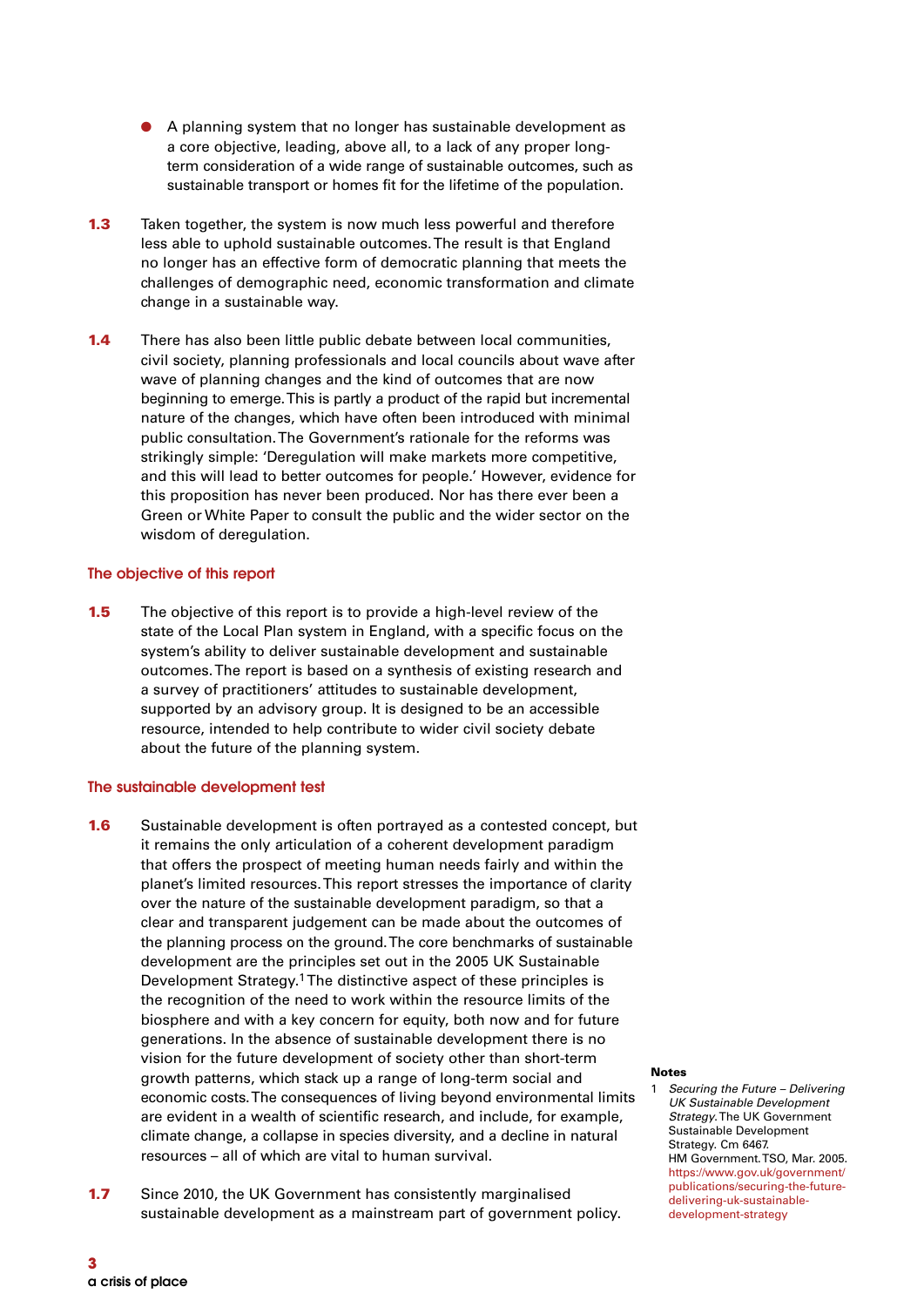It has put no meaningful resources into the development and delivery of the 2005 UK Sustainable Development Strategy. The Government's current review document is inadequate, $2$  making no mention of the 2005 indicator set and focusing largely on internal government procurement issues. The abolition of the Sustainable Development Commission was a strong signal of the previous administration's attitude to sustainable development, but key government departments such as HM Treasury have also failed to demonstrate any clear understanding of the intellectual or evidential case for sustainable development. The Treasury's policy document Fixing the Foundations: Creating a More Prosperous Nation<sup>3</sup> sets out the course of further planning and housing reform, to be implemented by three pieces of legislation and further policy changes. The document is significant not simply for the precise policy measures it contains, but because it signals a strong, continued commitment to a deregulatory agenda based on an overarching analysis that environmental regulation is anti-competitive. It offers neither meaningful content on sustainable development nor any discussion of how the policy measures set out within it contribute to sustainable development. It does not even confirm that sustainable development remains a Government priority. Where the words 'sustainable development' are used by the Government, for example in the National Planning Policy Framework, they are clearly redefined to neutralise the core meaning and ensure that short-term economic needs (in that case the needs of landowners and developers) are prioritised over the wider public interest.

- **1.8** This failure to incorporate sustainable development into the heart of planning policy will have significant, long-term negative impacts on society and the environment. It will also damage our economy by failing to drive innovation in new environmental and sustainable development technologies. The nations of the UK other than England and many of the UK's EU competitors have strong policy regimes to deliver sustainable development. The Welsh Well-being of Future Generations Act 2015 is an example of policy innovation, while Denmark, France, the Netherlands, Sweden, Switzerland and most particularly Germany all have stronger national or local regulatory frameworks to drive innovation in design and implementation of measures to support sustainable development.
- **1.9** The international debate on sustainable development has also continued with the publication of the United Nations Development Programme's Sustainable Development Goals.<sup>4</sup>The 17 goals reflect a full range of development principles, including addressing urbanisation and demographic change, as well as equity and climate change. None of this international discourse on sustainable development is reflected in national planning policy in England, despite the relevance of the goals to the development of the nation.
- **1.10** Taken together, the Government's current reforms to planning have undermined progress towards the objectives of sustainable development, and therefore also sustainable outcomes at every level – national, regional and local. This might be justified if a positive alternative to the way we manage long-term resource use for the benefit of current and future generations were being proposed. This is not the case with the new Government's policy and legislative agenda. The forthcoming publication of a Housing and Planning White Paper will signal whether the new Government wishes to take a different approach.

- 2 2010 to 2015 Government Policy: Sustainable Development. Policy Paper. Department for Environment, Food and Rural Affairs, Updated May 2015. https://www.gov.uk/government/ publications/2010-to-2015 government-policy-sustainabledevelopment/2010-to-2015 government-policy-sustainabledevelopment
- 3 Fixing the Foundations: Creating a More Prosperous Nation. The Government's 'Productivity Plan'. Cm 9098. HM Treasury, Jul. 2015. https://www.gov.uk/government/ uploads/system/uploads/ attachment\_data/file/443898/ Productivity\_Plan\_web.pdf
- 4 The 'Sustainable Development Goals' (see http://www.undp.org/ content/undp/en/home/ sustainable-developmentgoals.html) came into effect in January 2016 and will continue to guide United Nations Development Programme policy and funding for the next 15 years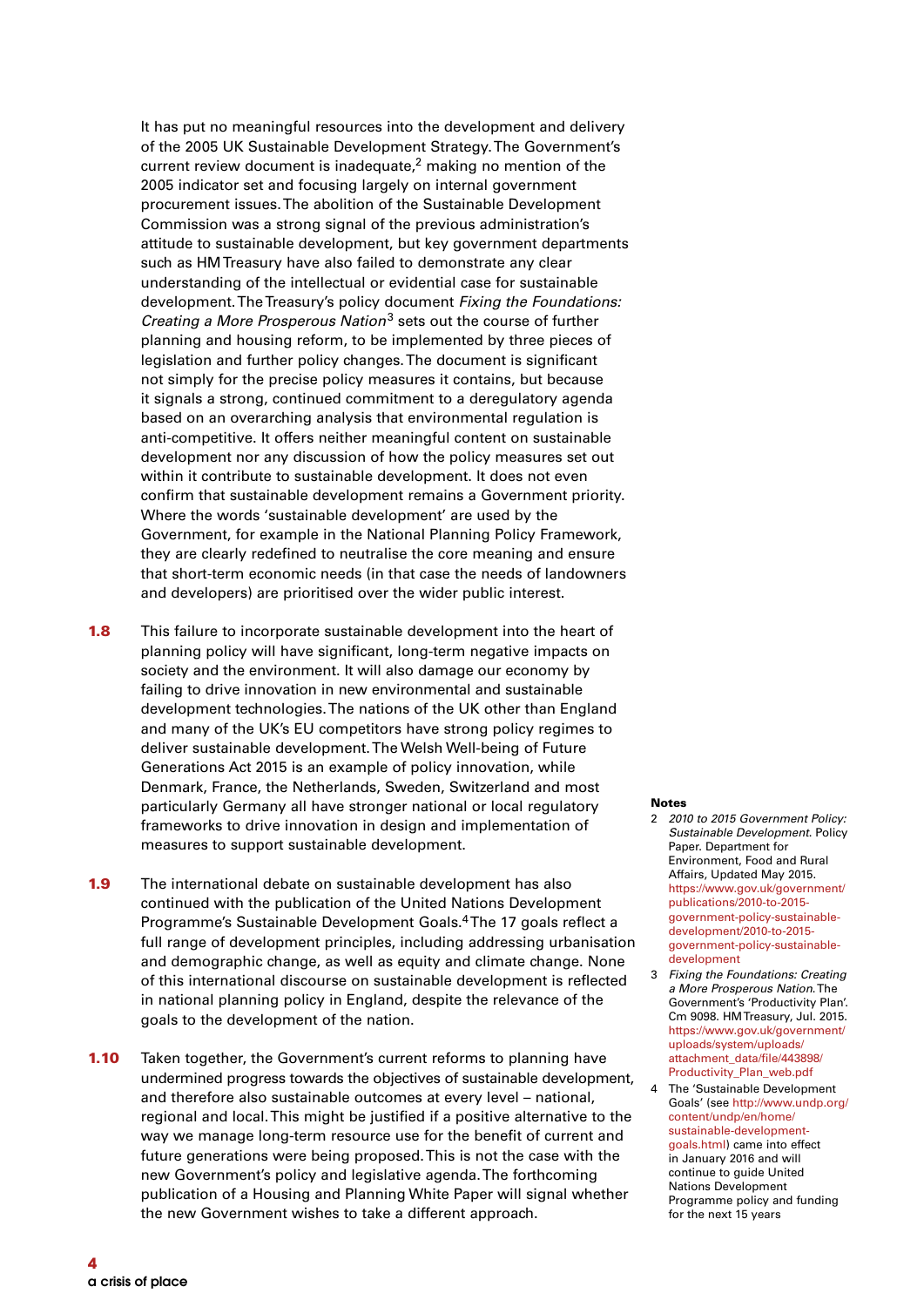### **The Role of the Local Plan**

**The Local Plan is the key spatial strategy shaping development in localities. Local Plans are prepared by unitary, borough and district authorities.The role and legal status of Local Plans have changed over time, but since 1990 there has been a legal presumption in favor of making decisions in line with the plan, unless specific material considerations outweigh plan policy. In two-tier local authority areas there are separate minerals and waste plans, prepared by the county council, but the legal status and process for preparing these plans are closely related to the Local Plan.**

**In theory the Local Plan sets out a vision for the locality for all forms of development. It can set policy on issues ranging from human health to energy use and supply, from housing to transport. It does not cover important land uses related to agriculture and forestry. Since 2010 there has been no regional or national spatial plan to support local action. A range of national policy is set out in the National Planning Policy Framework (NPPF), national Planning Practice Guidance (PPG) and National Policy Statements (NPSs) for major national infrastructure, which Local Plans have to work with. This national policy has reduced the discretion of Local Plans in some areas.**

**The process by which Local Plans are adopted is set out in regulation, but it involves evidence-gathering, public participation, the development of draft policy, and the testing of plans by the Planning Inspectorate (PINS). PINS applies the 'soundness test' to plans to ensure that they are compliant with national law and policy, and this test is a key way of enforcing national policy. Individuals have a significant legal right to be heard in plan-making. If they make a submission to the plan-making process, they have the right to give evidence before the Planning Inspector.**

**National Planning Policy Framework. Department for Communities and Local Government, Mar. 2012.**

**https://www.gov.uk/government/uploads/system/uploads/attachment\_data/file/6077/ 2116950.pdf**

**Planning Practice Guidance. Department for Communities and Local Government. http://planningguidance.communities.gov.uk/**

**National Policy Statements.**

**https://infrastructure.planninginspectorate.gov.uk/legislation-and-advice/nationalpolicy-statements/**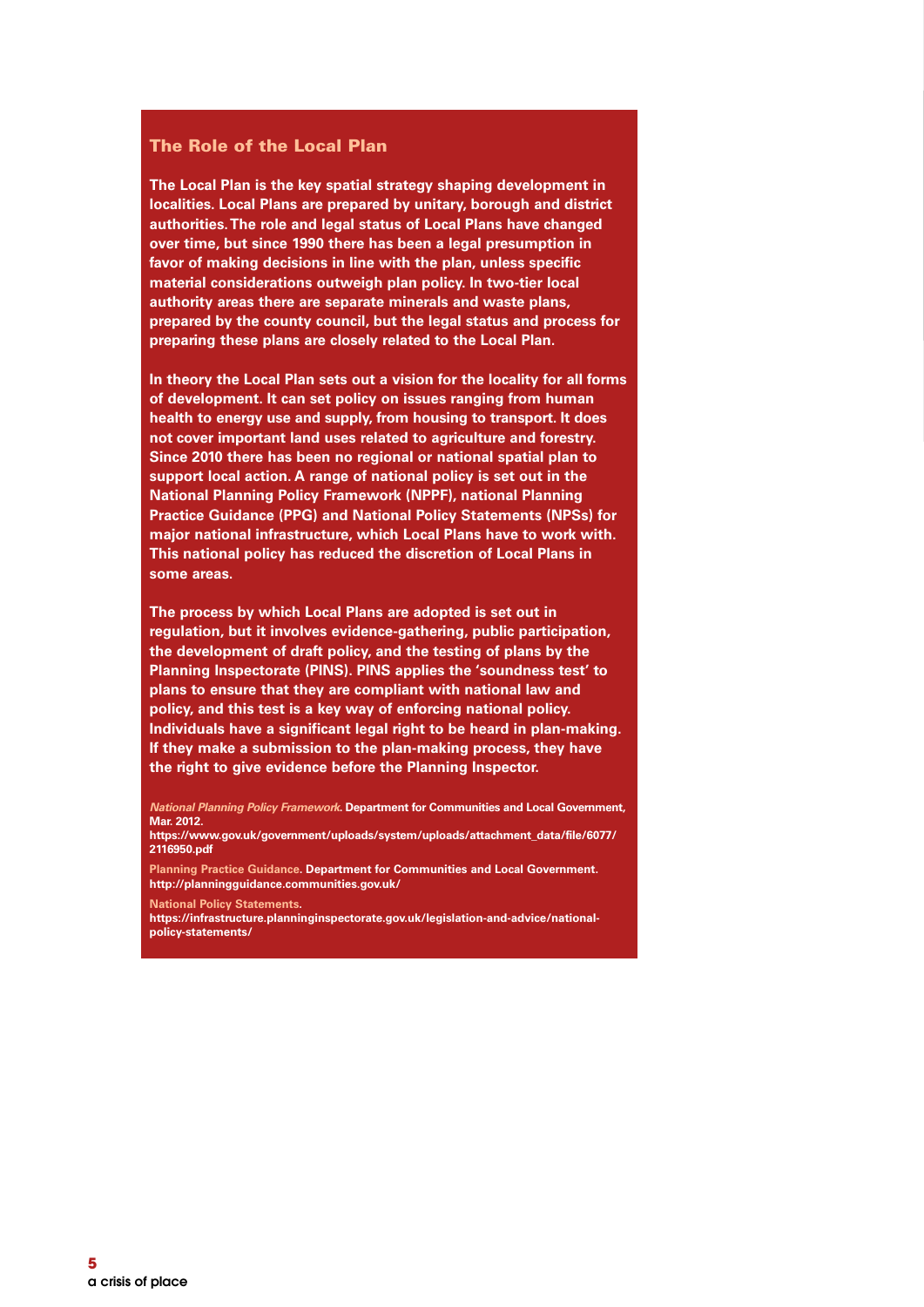## policy overview

#### **The state of English planning**

**2**

- **2.1** The post-war democratic planning framework defined by the 1947 Town and Country Planning Act served the nation well, securing a system focused on upholding the wider public interest through comprehensive land use planning. By the late 1990s sustainable development had become the key policy focus in national policy.<sup>5</sup> This framework underwent 'radical change'<sup>6</sup> after 2010, with, for example, the publication in 2012 of the NPPF, which sought to provide a much greater focus on economic growth.
- **2.2 The context of recent deregulation is important, because the marginalisation of the local planning system did not begin in 2010.** Spatial planning has been on a longer arc of decline, despite the historic evidence in the UK and international lessons about its value. Two political propositions proved vitally important in driving deregulation: that planning was remote from people's lived experience; and planning got in the way of housing growth. One reason why planning had so few defenders in the face of such criticism is that it had undoubtedly become a technocratic and sometimes remote activity. Deregulation was not based on a mass of technical evidence but was driven by a powerful political view that planning was problem for the private sector.
- **2.3** The nature of the deregulation is complex, but in summary it has six components:
	- The deregulation of structures of planning such as the abolition of regional plans.

- 5 As set out in Planning Policy Statement 1: Delivering Sustainable Development. Office of the Deputy Prime Minister, Jan. 2005. Revoked Mar. 2012. http://webarchive.nationalarchives. gov.uk/20120919132719/www. communities.gov.uk/archived/ publications/planningandbuilding/ planningpolicystatement1
- 6 Solihull Metropolitan Borough Council v (1) Gallagher Homes Limited (2) Lioncourt Homes Limited [2014] EWCA Civ 1610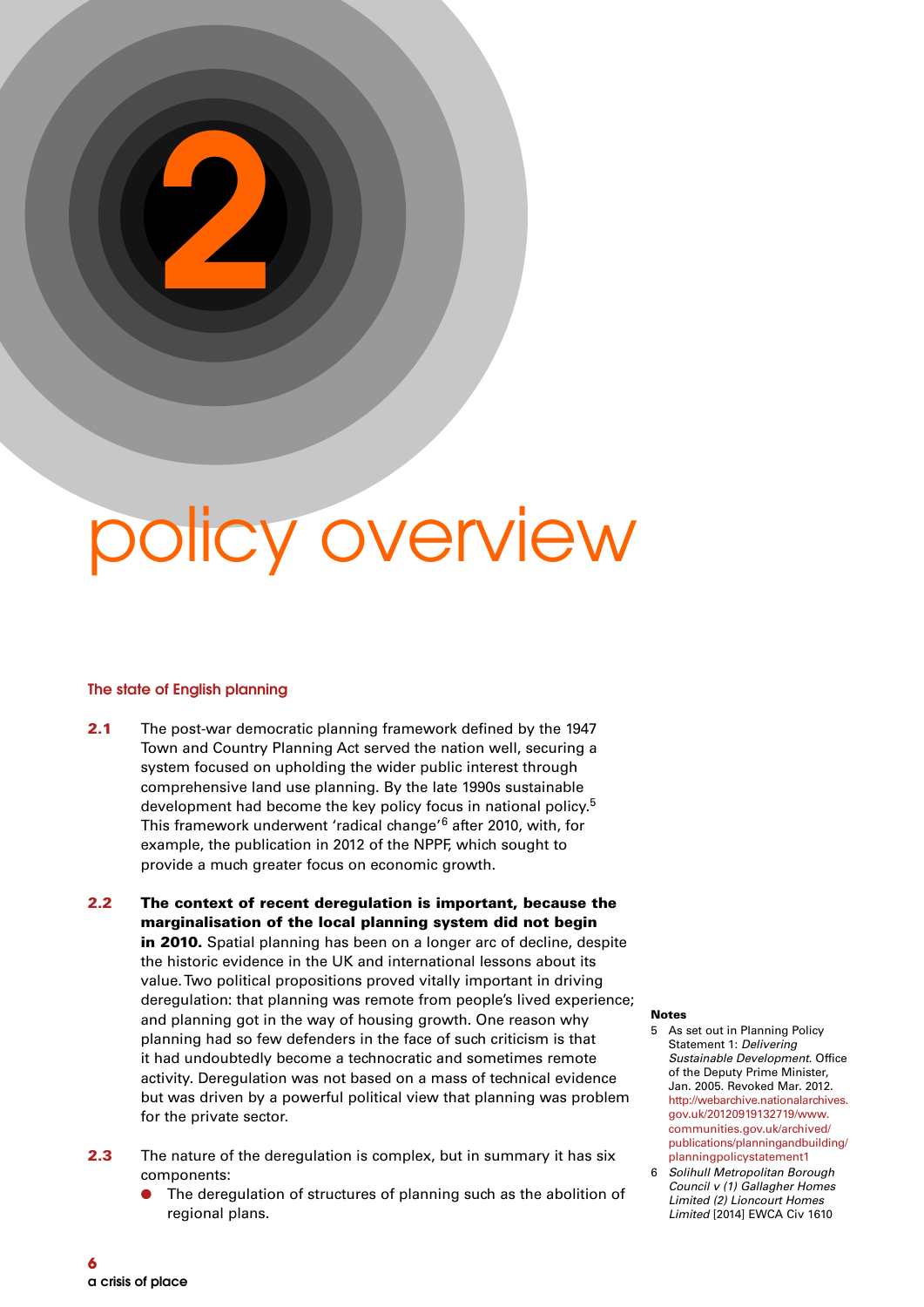- The redefinition of the purpose of planning in the NPPF to exclude key ideas of social justice.
- The reduction in the power and scope of planning brought about by the expansion of permitted development.
- The downgrading of the plan-led system brought about by the re-introduction of an extremely powerful presumption in favour of development.
- The abandonment of key policies on matters such as the zerocarbon aspiration and effectively a moratorium on onshore wind.
- The impact of austerity through cuts to the capacity of the planning service in local government and among key statutory consultees such as the Environment Agency.
- **2.4** Over the last six years, deregulation has been extensive. Unlike almost all its EU competitors England has no coherent national plan. In this context, regional planning introduced by the 2004 Planning and Compulsory Purchase Act played an important role in setting the strategic context on demographic change, climate change and infrastructure provision. Regional plans were abolished as part of the changes made by the 2011 Localism Act, having had only five years to bed down. Planning is now focused on the local and neighbourhood levels, which has significant consequences for the management of key policy areas such as climate change, demographic change and biodiversity, which play out at bigger spatial scales. The devolution agenda in England is creating an ad hoc form of strategic planning, the nature of which is not yet clear, but matters such as the degree to which Mayors and Combined Authorities have planning powers and the opportunities for public participation and obligations on sustainable development remain highly contentious.
- **2.5** More detailed policy changes in Written Statements and amendments to the national Planning Practice Guidance have created 'radical'7 changes to broad objectives and detailed policy sectors. National policy for planning is now contained in the NPPF and the online resources in the Planning Practice Guidance. The NPPF shifted the balance in favour of central direction of planning, and through key mechanisms such as the presumption in favour of development and the 'viability test' it empowered the development community. This reflected a shift in the central government view of planning, in which the private interests of developers were conflated with the public interest.
- **2.6** The NPPF created a new definition of sustainable development which bears little relation to that in the UK Sustainable Development Strategy of 2005. The 'sustainable development test' section in Section 4 of this report sets out in more detail the defining characteristics that inform the research presented here, but in essence the NPPF is legally empowered by Section 39 of the 2004 Planning and Compulsory Purchase Act to provide the 'guidance' under which local planning authorities must deliver their legal obligations. The NPPF begins with the UN and UK $<sup>8</sup>$  definitions of sustainable development, but – crucially</sup> for planning practice – it states in paragraph 6 that what the Government means by sustainable development in planning is set out in paragraphs 18-219. This neatly leaves the rhetoric of sustainable development intact but removes the UK Sustainable Development Strategy objectives from the operational definition of sustainable development in planning, which begins with building a competitive economy. From that point forward, the NPPF has no coherent narrative on sustainable development, despite there being useful lists of policy objectives.<sup>9</sup>

- 7 Solihull Metropolitan Borough Council v (1) Gallagher Homes Limited (2) Lioncourt Homes Limited [2014] EWCA Civ 1610
- 8 As set out in Securing the Future – Delivering UK Sustainable Development Strategy. The UK Government Sustainable Development Strategy. Cm 6467. HM Government. TSO, Mar. 2005. This document still appears on the Gov.uk website (at https://www.gov.uk/ government/publications/ securing-the-future-deliveringuk-sustainable-developmentstrategy), although it is wrongly referenced as a Coalition Government document
- 9 For example, social equity and inter-generational equity do not feature at all, and working within resource limits is subject to the viability test and the fiveyear housing land supply test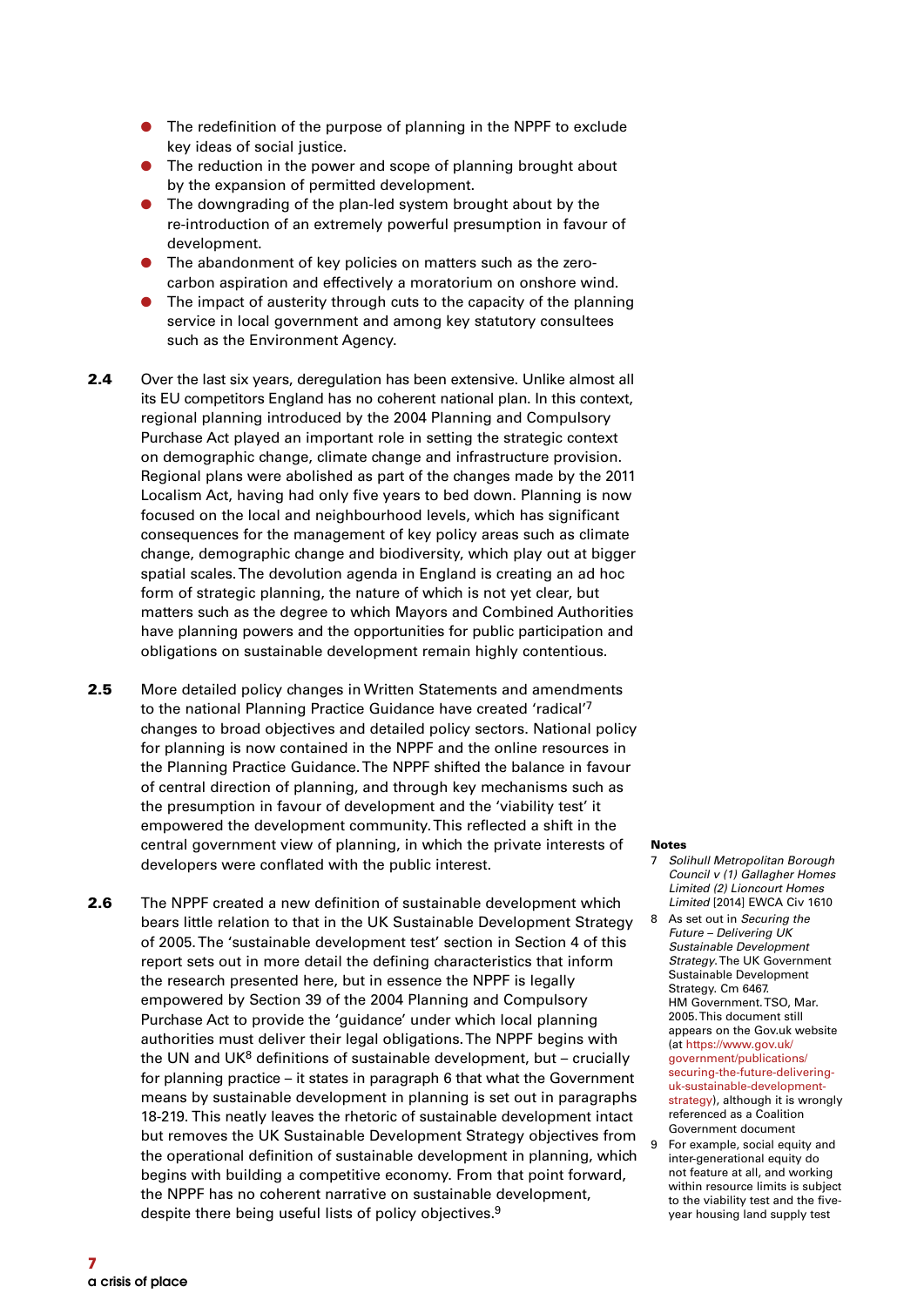- **2.7** The NPPF reintroduced a very powerful version of the presumption in favour of development, which had been removed from planning policy in 1990. This presumption means that applications for development can be refused only where there is overwhelming evidence of harm. The NPPF also introduced the viability test, which in practice empowers developers and landowners to ensure that no policy can be adopted in a Local Plan if it potentially compromises 'competitive returns'. This has led to a whole series of policies – from requirements for renewable energy to space standards in new homes – being taken out of Local Plans, but footnote 9 makes clear there are exemptions to the presumption.
- **2.8** Policy changes through Ministerial Statements and chief planning officer letters have also led to radical changes in energy policy. For example there is now effectively a moratorium on onshore wind, while fracking is deemed to be development clearly in the national interest.<sup>10</sup> This policy asymmetry on two major energy sources is not related to any clear evidence base. Similarly, the costs of not dealing with climate change, or of not creating homes that are adaptable to people's needs, do not feature in the NPPF viability test.<sup>11</sup> The Government also announced the end of the commitment to zero-carbon homes, following on from the cancellation of the Code for Sustainable Homes. New centrally determined building standards were introduced which restrict the flexibility of local authorities to develop their own standards and do not include any building fabric provisions relating to carbon dioxide emissions or energy.
- **2.9** The Government has also made radical changes to permitted development such that it is now possible to change a wider range of existing buildings to residential use without planning permission and based on a very limited prior-approval process. This leaves communities with no say about significant development and no ability to secure through planning conditions a wide range of important outcomes for people, from green infrastructure to play spaces, to contributions for schools and transport.<sup>12</sup>
- **2.10** The Government has reduced the levels of monitoring of local planning and no longer collects data centrally from local authority annual monitoring reports. The reduced number of Government data sets has proved to be a challenge to the research underpinning this report. While data on the level of planning consents is available, there is no central information on the numbers of, for example, Lifetime Homes that are being delivered. However, it is clear that there are increasing levels of development in designations such as Green Belt and Areas of Outstanding Natural Beauty.13
- **2.11** The 2016 Housing and Planning Act introduced further radical changes to the planning system, and marked the effective end of the delivery through planning of meaningful 'affordable' housing. The introduction of three new forms of 'permission in principle' for housing sites allocated in the Local Plan, in the brownfield register and by direct application by a developer has raised fundamental questions about the conflict between discretionary and zonal planning, and about effective protection for environmental and cultural assets. And the reduction of the timescale for the determination of applications for technical detail consent to five weeks has major implications for public participation and public legitimacy. The Expert Group on Local Plans has also recommended the removal of the public right to be heard at Local Plan examinations. Further legislation on planning currently before Parliament presents both a challenge and an opportunity to reflect wider-sector concerns over the outcomes of planning.

#### **Notes**

10 'Minerals: Planning for hydrocarbon extraction'. Planning Practice Guidance. Department for Communities and Local Government, Updated Mar. 2014 and Apr. 2015. http://planningguidance. communities.gov.uk/blog/ guidance/minerals/planning-forhydrocarbon-extraction/thephases-of-onshore-hydrocarbonextraction/ See also 'Renewable and low carbon energy'. Planning Practice Guidance. Department for Communities and Local Government. Updated Jun. 2015. http://planningguidance. communities.gov.uk/blog/

guidance/renewable-and-lowcarbon-energy/

11 'Viability and plan making'. Planning Practice Guidance. Department for Communities and Local Government. Updated Mar. 2014.

http://planningguidance. communities.gov.uk/blog/ guidance/viability-guidance/ viability-and-plan-making/

- 12 The Impact of Permitted Development Rights for Office to Residential Conversions: A London Councils Briefing. London Councils, Aug. 2015 https://www.londoncouncils.gov. uk/download/file/fid/16326
- 13 Green Belt Under Siege: The NPPF Three Years On. Campaign to Protect Rural England, Mar. 2015. http://www.cpre.org.uk/resources/

housing-and-planning/greenbelts/item/3894-green-beltunder-siege-the-nppf-threeyears-on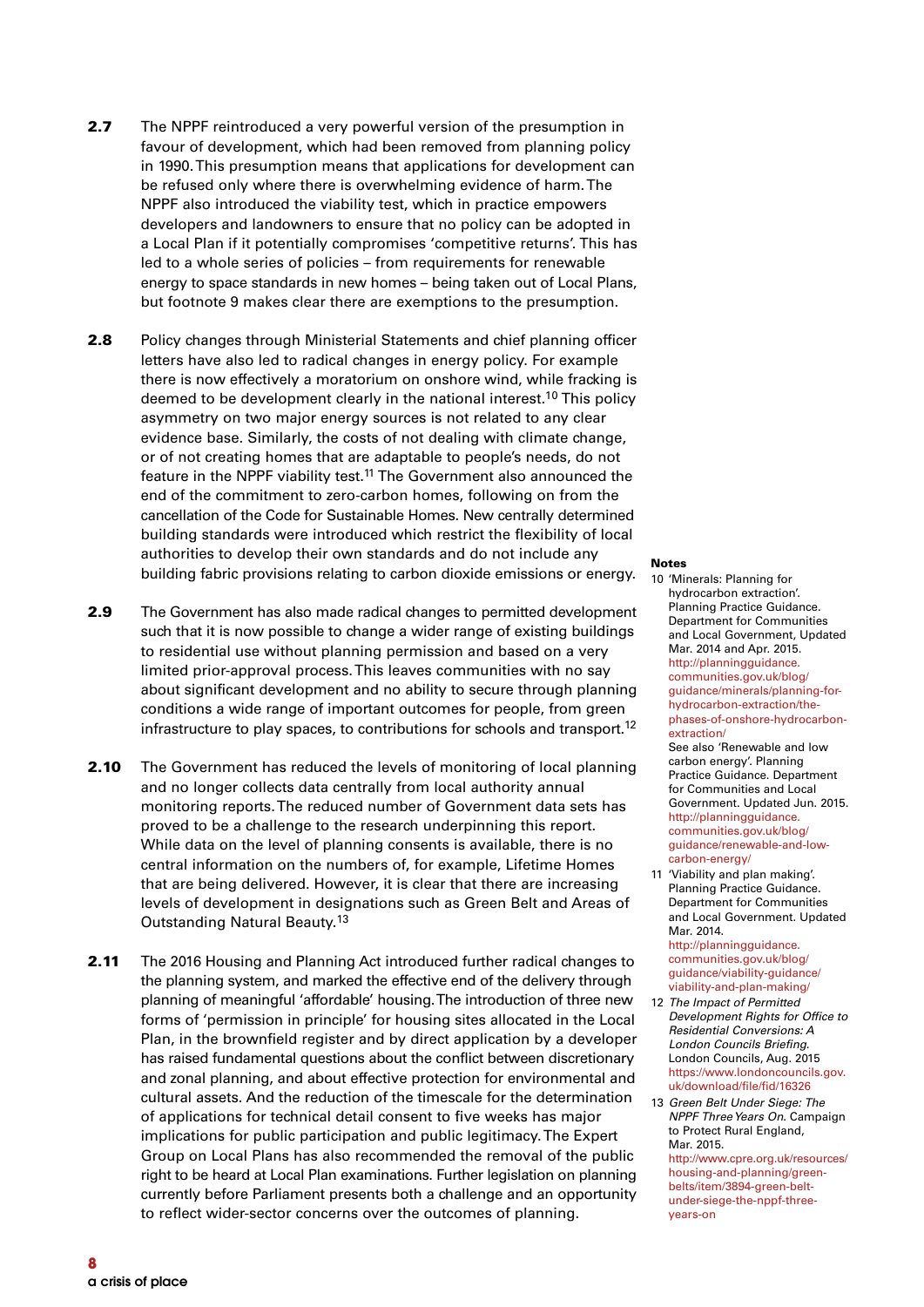#### **A plan-led system?**

**As a matter of legal fact, the planning system is plan-led. In practice, the position is much more complex.The system has always recognised that plans that are obviously out of date might carry less weight, and that plans that are under formulation but not yet adopted could carry some weight. After the publication of the NPPF in 2012 the position became even more complex: the presumption in favour of development was to be applied to Local Plans that were 'silent or out of date'. In practice, this has been taken to mean the demonstration at any time of a viable and developable five-year supply of land for housing. No plans have been judged 'out of date' on carbon dioxide emissions performance, or because they fail to meet wider sustainable development objectives.**

**The problem is that demonstrating a five-year housing land supply is a matter for judgement. A newly adopted plan is vulnerable to being ruled out of date if its designated sites can be shown to be undeliverable. Developers can appeal refusal on this basis, and have won both appeals and High Court decisions by applying this argument. Since the rate of deliverability of housing sites is controlled by the developer and is not normally within the gift of the planning authority, defending plan allocations can be complex. One output of this trend is the historically high levels of successful appeals for major housing schemes, which are currently running at a 45% success rate and have touched 50% success rates over the last two years.This compares with a historic average of around 30%, and with a figure of 42% in 1987 during a period when there was an outcry against 'planning by appeal'. The adoption of the plan-led system in 1990 was a direct response to this public concern.**

**The unsafe nature of a newly adopted Local Plan could be a fair reflection of its failure to deal with housing demands – although if it had passed through a soundness test, this should not be the case. The impact of such uncertainty on the reputation of the plan-led system among the public is potentially negative.There is little point in involving the community in plan-making, often for several years, if the results can be overturned within months of adoption.**

**Part of the justification for the five-year housing land supply requirement is to incentivise those local planning authorities that have taken far too long to put a Local Plan in place. However, the degree to which it does so when adopted plans are vulnerable to appeal is questionable. In any event, where a plan is out of date, the policies may carry little weight and decisions are made based on the NPPF framework.This report illustrates that the NPPF is not a guarantee of sustainable outcomes; nor is its policy often applied 'as a whole'.**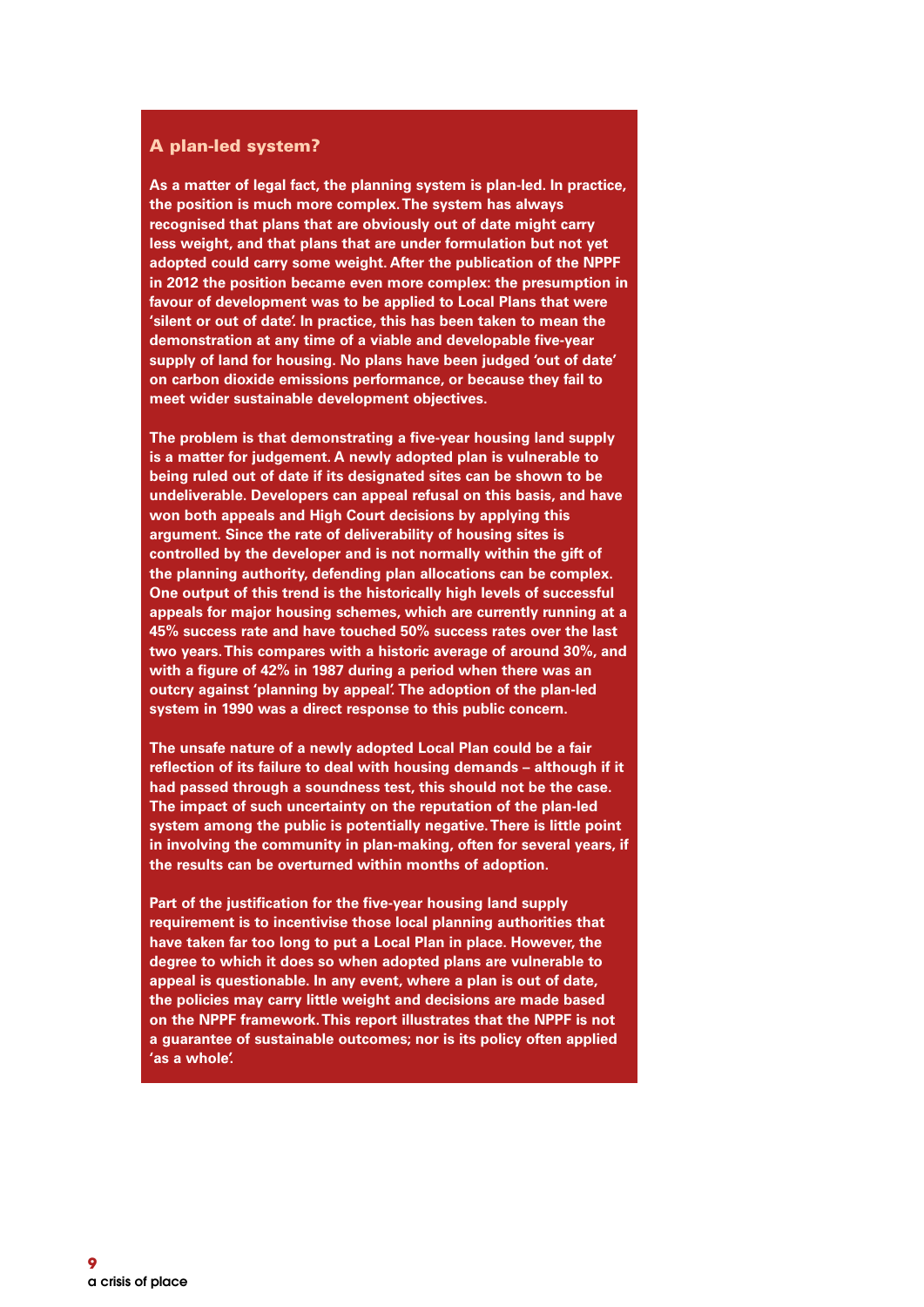#### **The Government evidence base for deregulation**

- **2.12** The Coalition Government was clear in its belief that planning has been a barrier to growth, citing research by Cheshire and Ball<sup>14</sup> which focused on the transaction costs of planning. This built on the analysis set out in the report of the Barker Review of Housing Supply that the restriction of land supply through planning was the greatest driver of housing costs.15The House of Commons Communities and Local Government Committee could not find significant evidence of planning acting as a barrier to development,<sup>16</sup> and RTPI research commissioned in 2014 found that there were clear economic benefits from planning.17
- **2.13** The paucity of the Government's evidence base for its conclusion that planning is a problem is exacerbated by the fact that at no time did the Department for Communities and Local Government (DCLG) systematically account for the long-term benefits of planning. As a result, the Government based one of the most intense and radical reforms of planning on an exceptionally narrow and highly selective evidence base. This lack of evidence was not an impediment to clear political signals from the Government. In 2011 the Prime Minster labelled the planning system an 'enemy of enterprise',<sup>18</sup> setting the tone for a growing culture of attacking planning and planners and driving both the pace and negative tone of the reform measures. Since the NPPF was introduced in March 2012 there have been 30 Written Statements on planning and building issued by the DCLG, and the predominant tone has consistently been that planning is anti-competitive. The tone is also designed to clearly emphasise national government priorities – for example:

'The optional new national technical standards should only be required through any new Local Plan policies if they address a clearly evidenced need, and where their impact on viability has been considered…' 19

- 14 HM Treasury's Plan for Growth (Mar. 2011) cited: P. Cheshire and C. Hilber: 'Office space supply restrictions in Britain: the political economy of market revenge'. Economic Journal, 2008, Vol. 118 (529), F185-F221; and M. Ball: Housing Supply and Planning Controls – The Impact of Planning Control Processing Times on Housing Supply in England. National Housing and Planning Advice Unit, 2010
- 15 K. Barker: Review of Housing Supply: Securing Our Future Needs. Final Report – Recommendations. Barker Review. HM Treasury, Mar. 2004. http://webarchive.nationalarchives. gov.uk/+/http:/www.hm-treasury. gov.uk/barker\_review\_of\_ housing\_supply\_ recommendations.htm
- 16 The Operation of the National Planning Policy Framework. HC 190. Fourth Report of Session 2014-15. Communities and Local Government Committee. House of Commons. TSO, Dec. 2014. https://www.parliament.uk/ business/committees/committeesa-z/commons-select/communitiesand-local-government-committee/ news/report-national-planningpolicy-framework/
- 17 D. Adams and C. Watkins:The Value of Planning. RTPI Research Report 5. Royal Town Planning Institute, Jun. 2014. http://www.rtpi.org.uk/media/ 1024627/rtpi\_research\_report value\_of\_planning\_full\_report\_ june\_2014.pdf
- 18 N. Watt: 'David Cameron calls civil servants 'enemies of enterprise''. The Guardian, 6 Mar. 2011. https://www.theguardian.com/ politics/2011/mar/06/david-
- cameron-civil-service-enemies 19 Written Statement to Parliament by Eric Pickles, Secretary of State for Communities and Local Government, 25 Mar. 2015. https://www.gov.uk/government/ speeches/planning-updatemarch-2015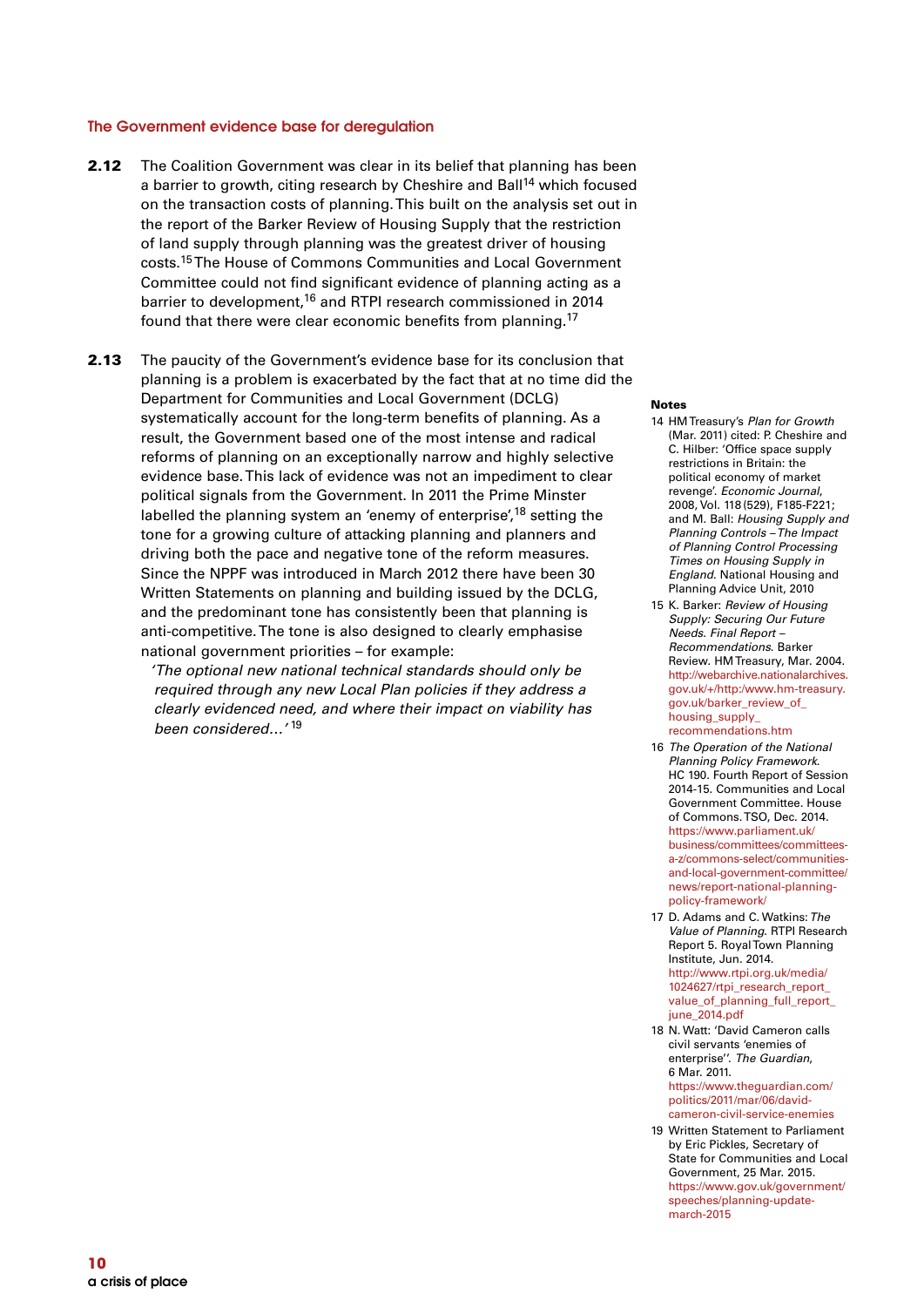## existing research into local plans

**3**

- **3.1** A number of wide-ranging reviews of the planning system have been carried out in recent years, but only a select few focus on sustainable development outcomes. This Section provides an overview of relevant studies that highlight key issues related to the effectiveness of Local Plans in achieving sustainable development across England.
- **3.2** The Local Plan process was reviewed by the Local Plans Expert Group  $(LPEG)^{20}$  in 2015-2016. The LPEG examined plan preparation and plan requirements. It found that less than 20% of local planning authorities had a fully up-to-date Local Plan including both strategic and site allocation plans. It also highlighted the challenges that local authorities face in plan preparation: a lack of clarity on key issues, strategic planning and environmental constraints; a lack of guidance, support and resources; a lack of political will and commitment; and the challenges of changes in policy, advice and factual evidence sources that have 'moved the goalposts'. In defining plan requirements, however, the principles of sustainable development $^{21}$  were not identified by the LPEG as a fundamental cornerstone of the Local Plan process. Instead, to achieve the NPPF requirement on sustainability, it was proposed that a more robust implementation of paragraph 14 be achieved through a clearer expectation in Planning Practice Guidance that local authorities will be responsible for demonstrating that the adverse effects of development significantly outweigh the benefits.
- **3.3** The research also found that Sustainability Appraisals, in their current format, can be adapted to any outcome – sustainable or not. The LPEG therefore proposed that Planning Practice Guidance should advise that Sustainability Appraisals be used instead to explain how the plan

- 20 Local Plans. Report to the Communities Secretary and to the Minister of Housing and Planning. Local Plans Expert Group, Mar. 2016. https://www.gov.uk/government/ uploads/system/uploads/ attachment\_data/file/508345/ Local-plans-report-togovernement.pdf
- 21 As set out by the United Nations Development Programme or the UK Sustainable Development Strategy of 2005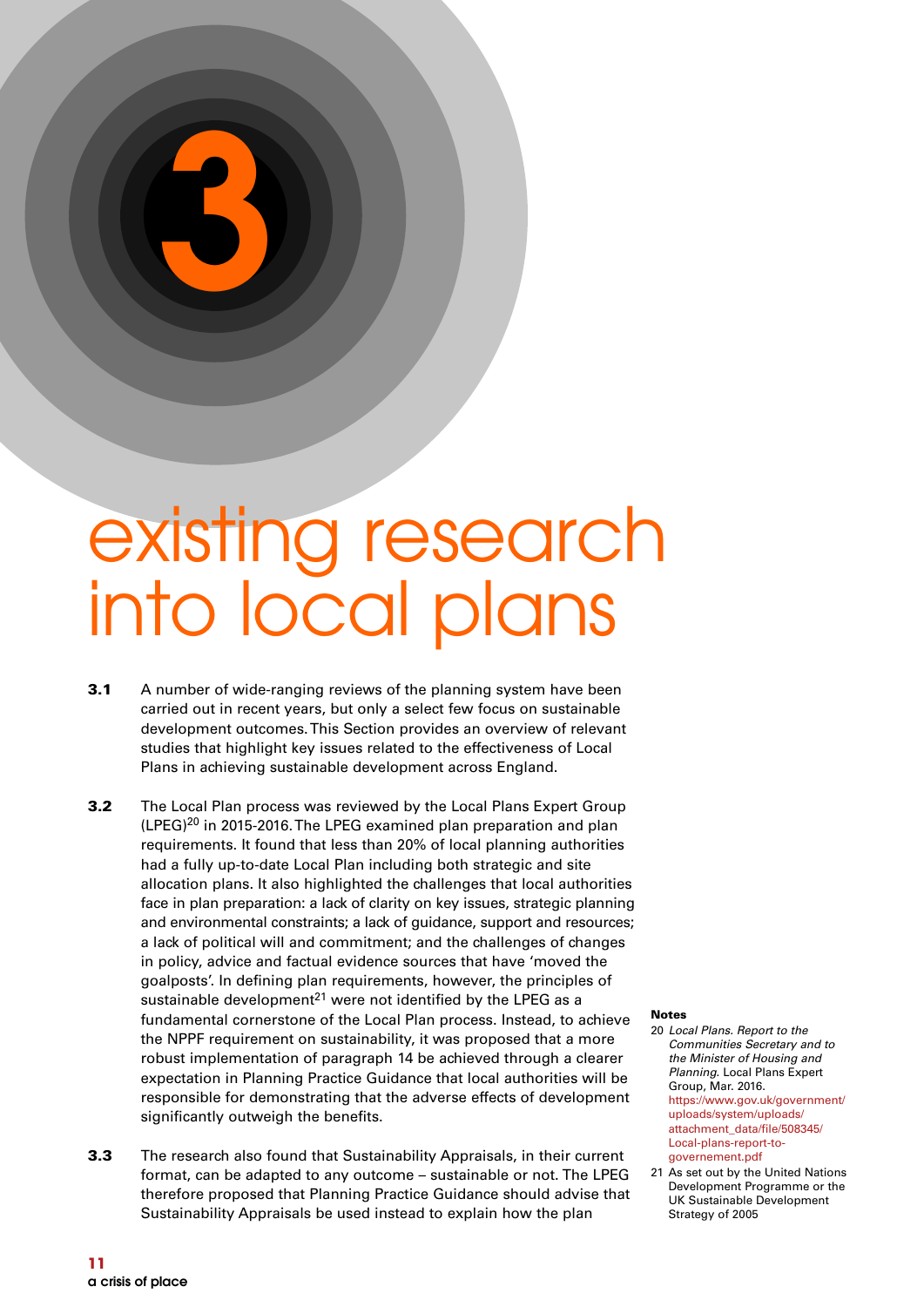represents sustainable development. It was recognised that a significant lack of environmental capacity exists within local authority planning departments to do this, and that this may be affecting the sustainability of plan outcomes, particularly in relation to housing allocations. The LPEG report did not assess the outcomes of non-housing-related Local Plan policy in relation to sustainability.<sup>22</sup> The Government is still determining which of the LPEG recommendations it intends to implement.

- **3.4** Planning case law<sup>23</sup> has shown that the presumption in paragraph 14 of the NPPF allows development to be considered sustainable even where the 2005 definition is not met.<sup>24</sup> A recent study in has shown that, in practice, it provides a presumption in favour of granting permission for development even when adverse impacts outweigh the benefits.<sup>25</sup> The NPPF's presumption in favour of sustainable development has shifted away from and undermined the 2005 definition of sustainable development for the purpose of plan-making and decision-taking.<sup>26</sup> This has led to a cautious approach by local authorities in interpreting 'sustainable development' $27$  – reflected in the content of Local Plans in relation to achieving sustainable outcomes through the planning system, with a potential impact on the ability of future generations to to meet their own needs.<sup>28</sup>
- **3.5** Taken together, the Government's reforms to planning have had a negative impact on progress towards the fundamental objectives of sustainable development across many areas of planning. This has been highlighted by existing research in relation to the impacts of planning reform on strategic planning for biodiversity,<sup>29</sup> standards for low- and zero-carbon homes, planning for wind and renewable energy, and Local Plan policies on climate change adaptation and mitigation.
- **3.6** In 2016 a survey study undertaken by the Centre for Sustainable Energy<sup>30</sup> found that fewer than 60% of local authorities stated that their Local Plan policy on renewables formed part of wider strategies to meet national and international targets.<sup>31</sup> The research also revealed that the majority of these local authorities had not developed or adopted policy to achieve a specific renewable energy target by a certain date (see Figure 1 below), nor were they planning to adapt or develop planning policies for onshore wind or renewable energy as a result of national planning changes. Local Plan policy to support the generation of sustainable energy using renewable and low-carbon technologies is not widespread across local authorities. This reflects a significant gap in policy on achieving the outcomes of reducing carbon dioxide emissions and encouraging more sustainable forms of energy from renewable sources.



**Figure 1 Local authority renewable energy policy – survey responses** Source: Survey of Local Authority Onshore Wind Policies<sup>32</sup>

- 22 Local Plans. Report to the Communities Secretary and to the Minister of Housing and Planning. Local Plans Expert Group, Mar. 2016. https://www.gov.uk/government/ uploads/system/uploads/ attachment\_data/file/508345/ Local-plans-report-togovernement.pdf
- 23 William Davis Ltd v Secretary of State for Communities and Local Government [2013] EWHC 3058 (Admin)
- 24 R. Humphreys: 'Sustainable development: does the NPPF paragraph 14 ensure that future generations can meet their own needs?'. Journal of Planning & Environment Law, 2016, Vol. 68(8), 750-55
- 25 R. Humphreys: 'Sustainable development: does the NPPF paragraph 14 ensure that future generations can meet their own needs?'. Journal of Planning & Environment Law, 2016, Vol. 68(8), 750-55
- 26 Securing the Future Delivering UK Sustainable Development Strategy. The UK Government Sustainable Development Strategy. Cm 6467. HM Government. TSO, Mar. 2005. https://www.gov.uk/government/ publications/securing-the-futuredelivering-uk-sustainabledevelopment-strategy
- 27 Climate Change in Local Plans. TCPA, for the Joseph Rowntree Foundation, 2016 (forthcoming)
- 28 R. Humphreys: 'Sustainable development: does the NPPF paragraph 14 ensure that future generations can meet their own needs?'. Journal of Planning & Environment Law, 2016, Vol. 68(8), 750-55
- 29 Nature Positive Local Plans. Research Report. Royal Society for the Protection of Birds, May 2015. http://www.wildlifetrusts.org/ sites/default/files/files/Nature%20 Positive%20Plans%20report.pdf
- 30 Survey of Local Authority Onshore Wind Polices. Centre for Sustainable Energy, Nov. 2016 (forthcoming)
- 31 Such as those set out in the EU Renewable Energy Directive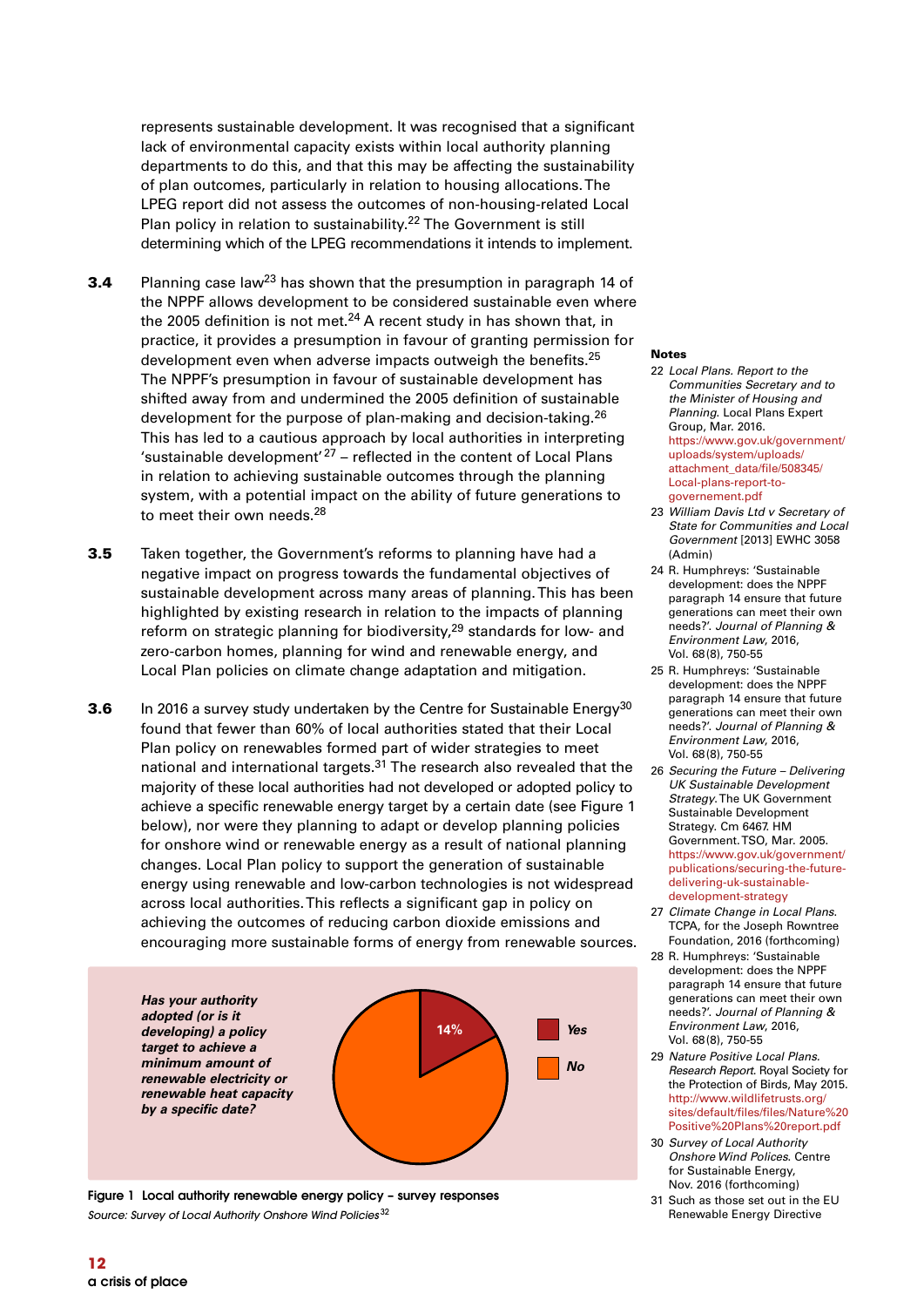- **3.7** The Centre for Sustainable Energy findings are in accordance with RICS (Royal Institution of Chartered Surveyors) research which found that the withdrawal of the 2016 zero-carbon homes target has had an impact on local policy and standards for promoting the delivery of lowand zero-carbon new homes in England.<sup>32</sup> It identified cross-sector concern about the removal of strong regulation that had previously acted as a key driver for innovation in planning policy and action on low carbon. Removal of the Code for Sustainable Homes without a replacement has meant that a number of wider sustainability issues related to ecology, building materials and embodied energy are now not captured by obligatory regulations and therefore may not be reflected in Local Plan policy. Yet at the same time the UK climate change targets and the EU 'nearly zero-energy' buildings targets for 2019-2021 are still in place; how then, given the current state of local planning policy, are these crucial sustainability outcomes to be achieved?
- **3.8** NPPF policy on biodiversity has not been widely embedded into Local Plans at landscape scale, and, for over 33% of Core Strategies assessed by an RSPB study, biodiversity had not been a core determinant of the overall spatial strategy.<sup>33</sup> Furthermore, the integration of biodiversityfocused policies into new post-NPPF Local Plans has not been sufficiently specific or comprehensive to guide development decisions or properly inform plan implementation. This demonstrates a lack of priority within Local Plans in achieving development that incorporates sufficient consideration of green infrastructure and ecological networks. Furthermore, the RSPB research found that post-NPPF Core Strategies rely on detail set out in non-planning or supplementary strategies that do not have the same status as development plan policy.
- **3.9** On the long-term aspects of sustainable development, research undertaken by the TCPA for the Joseph Rowntree Foundation<sup>34</sup> has revealed that climate change adaptation and mitigation have been de-prioritised as policy objectives in the spatial planning system since the introduction of the NPPF. Measures on climate change adaptation in Local Plans are almost exclusively associated with policy on existing flood risk, rather than addressing other climate change impacts relating to overheating, drought, or severe weather. Although widespread, Local Plan flood policy itself is not based on a comprehensive understanding of risk or vulnerability linked to the likely extent of future flood plains or the impact on people or places of increased precipitation. Current local planning processes are directed at the current situation rather than considering a timescale relevant to the potential future risks of climate change. However, support provided by the Environment Agency as a statutory body has facilitated widespread application of the sequential and exception tests for the location of development within Local Plan policy. This demonstrates both the benefit of national policy prescription on issues of sustainable development and the importance of statutory consultees and advisory bodies for local planning authorities.
- **3.10** On mitigation, and in line with the other literature and research cited above, the TCPA/JRF study revealed that local authorities are not dealing with carbon dioxide emissions reduction effectively or in line with the legislative test of Section 19 of the 2004 Planning and Compulsory Purchase Act. The majority of Local Plans assessed and 70% of local planning authorities who responded to an online survey did not set local carbon dioxide emissions reduction targets in the plan,

- 32 The Future of Policy and Standards for Low and Zero Carbon Homes. Royal Institution of Chartered Surveyors, Feb. 2016. http://www.rics.org/ uk/knowledge/research/researchreports/future-of-policy-andstandards-for-low-and-zerocarbon-homes/
- 33 Nature Positive Local Plans. Research Report. Royal Society for the Protection of Birds, May 2015. http://www.wildlifetrusts.org/ sites/default/files/files/Nature%20 Positive%20Plans%20report.pdf
- 34 Climate Change in Local Plans. TCPA, for the Joseph Rowntree Foundation, 2016 (forthcoming)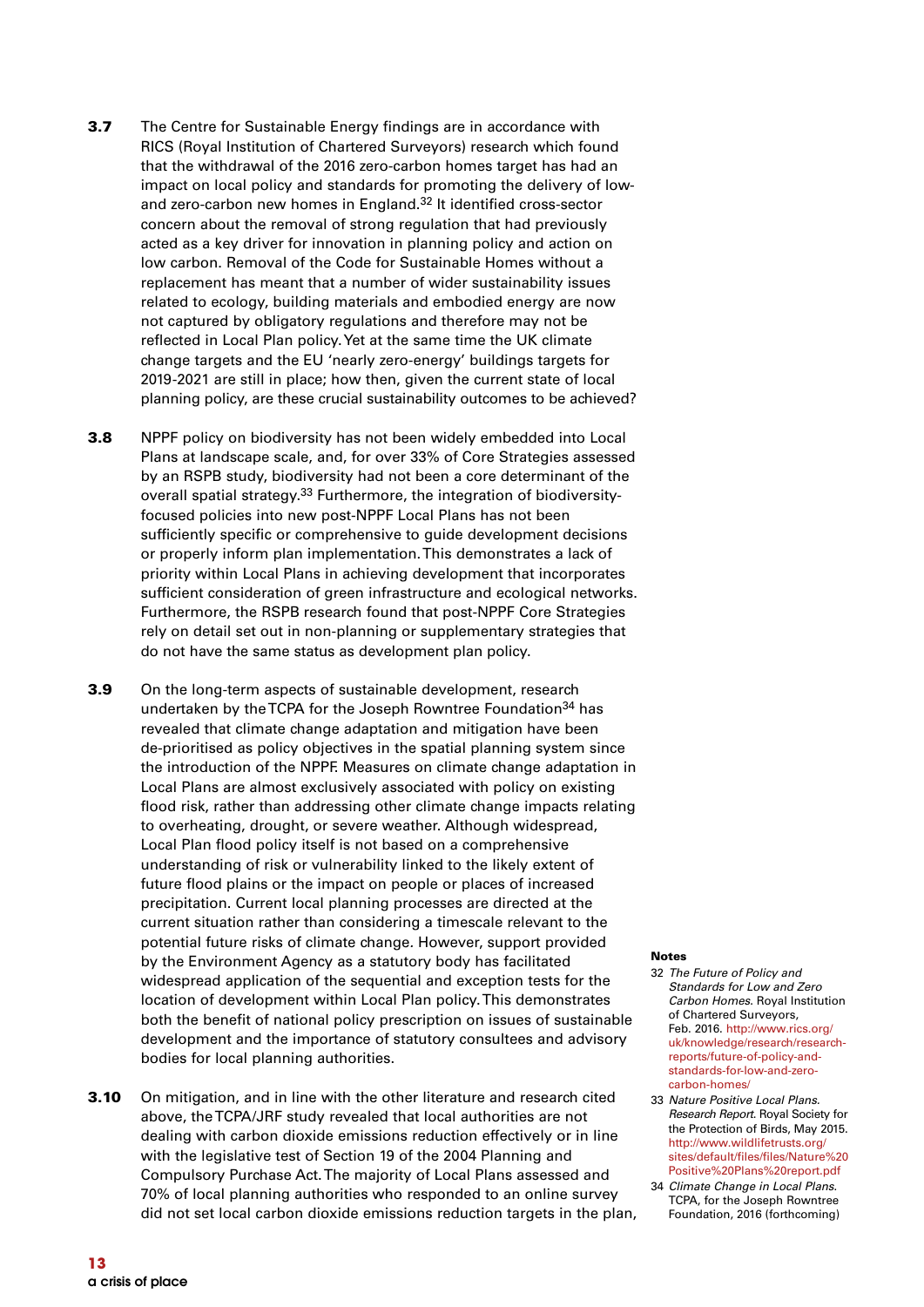and 63% did not have a target for renewable energy generation. In some cases, draft policy wording on renewable energy or building standards had been modified by the Planning Inspectorate such that it could be overruled by the NPPF viability test.

**3.11** Existing research therefore demonstrates that following the publication of the NPPF local authorities are cautious about being prescriptive on setting policy requirements for action on sustainable development and climate change. This has led to a hollowing out of policy in Local Plans that has resulted in a gap in detailed requirements on issues such as biodiversity, ecology, building standards, sustainable energy, and climate change, all of which are fundamental to the delivery of sustainable development.

#### **Local authority survey results**

**3.12** Two surveys were carried out as part of this research. One looked at Local Plans and the other at Local Minerals Plans published after the NPPF came into effect (in March 2012). The results of these surveys are illustrated below.



- 60-17,000 representations were received.
- Private land owners and developers had very high involvement, while local community groups had medium-high involvement.

**cont...**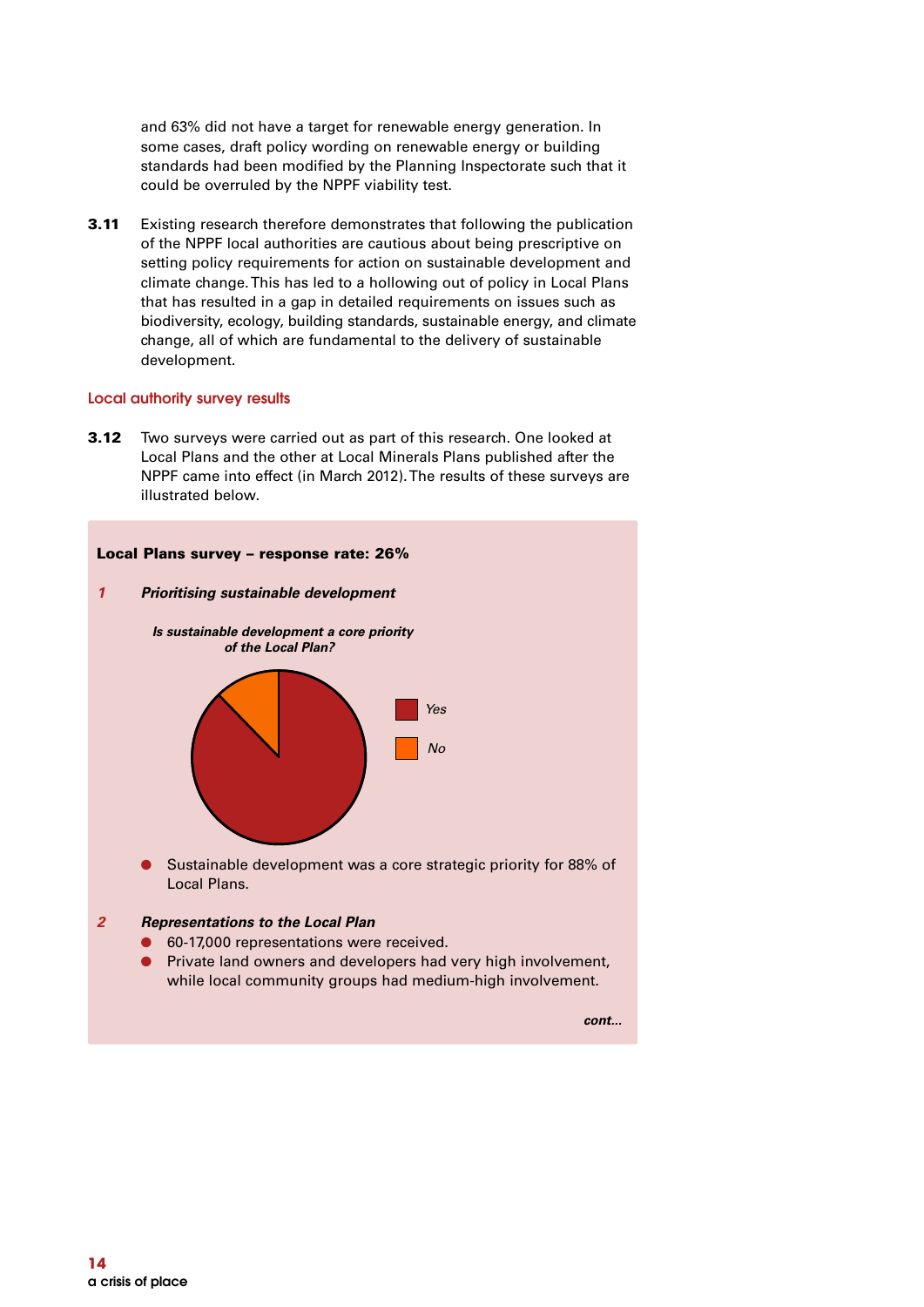**3 Local Plan standards and requirements**



#### **Energy**

**48%** of Local Plans contained specific energy performance standards for buildings.

● Standard used were in line with, for example, with Building Regulations, the Code for Sustainable Homes, BREEAM standards, or EcoHomes standards.

**40%** of Local Plans contained requirements for on-site energy generation (Merton rule approach).

- Requirements were mostly for more than 10% of energy needs from on-site renewable energy equipment for developments of more than five dwellings.
- For one local authority the requirement was for 100% of energy needs from on-site renewable energy equipment for developments of more than 500 dwellings.
- Some requirements not specified.

#### **Sustainable urban drainage**

**80%** of Local Plans contained requirements for sustainable urban drainage.

- Requirements ranged from not specified to 100% 'where appropriate'.
- Requirement 'unless it can be demonstrated that such measures are not viable or technically feasible'.

#### **Lifetime Homes/space standards**

**44%** of Local Plans supported Lifetime Homes or a specific space standard from the national building standards framework.

- In some cases, no specific 'bold type' policy, but set out in pre-amble.
- Some included standards on Lifetime Homes.
- The Building for Life standards are likely to be removed following examination of the Local Plan after developer objections.'

#### **Sustainable transport**

**84%** of Local Plans contained requirements to improve access to sustainable modes of transport and electric car charging points.

- Use of travel plans.
- Promotion of walking and cycling in new developments.
- Requirement for one in five parking spaces to have an electrical charging point.
- Minimising parking in most accessible locations.
- Provision of new bus services for major urban extensions.
- Multi-modal transport options/modal shift away from car use.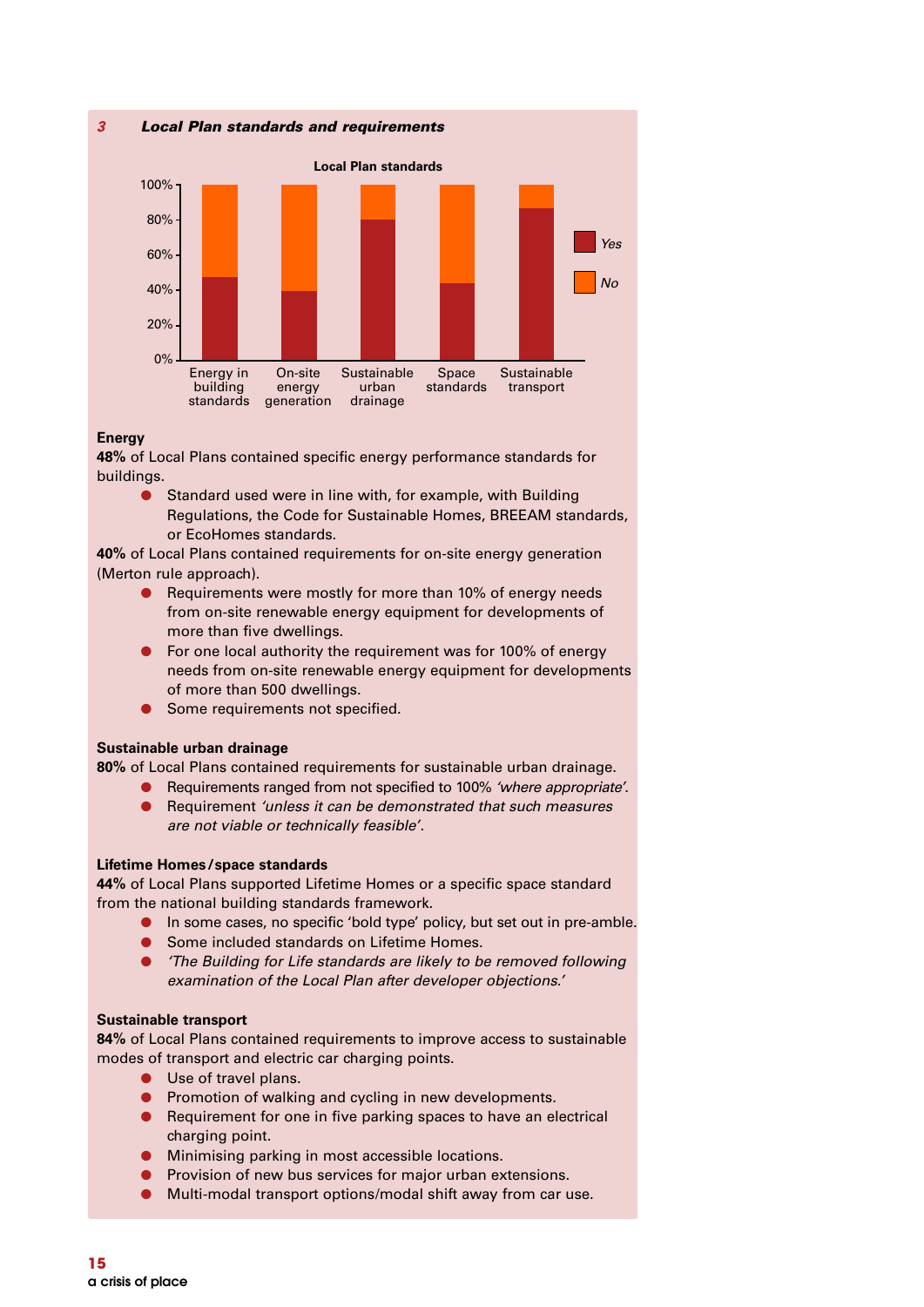

**1 Prioritising sustainable development**





Sustainable development was a core strategic priority for 75% of Minerals Local Plans.

#### **2 Representations to the Local Minerals Plan**

- 25-1,900 representations were received, varying depending on the stage of the plan.
- Private sector landowners and developers (or their agents) were more involved than individual members of the community and local community groups.

#### **3 Local Minerals Plan evidence-gathering**



**0%** of local authorities undertook:

- an assessment of baseline carbon dioxide emissions however, one respondent looked at the carbon dioxide emissions of different growth options for the Core Strategy, and commissioned an ecological footprint to show current levels of carbon dioxide emissions and energy consumption (not part of the Minerals Local Plan);
- a specific carbon assessment for energy minerals (resources).

**13%** of local authorities assessed the cumulative impact of carbon dioxide emissions for approved energy minerals – comments included:

- 'What would be the point in assessing this? We are unlikely to refuse an application on the basis of cumulative impact of carbon emissions.'
- 'Policy DM 12: Cumulative Impact addresses all mineral and waste development types in that impacts from one development in any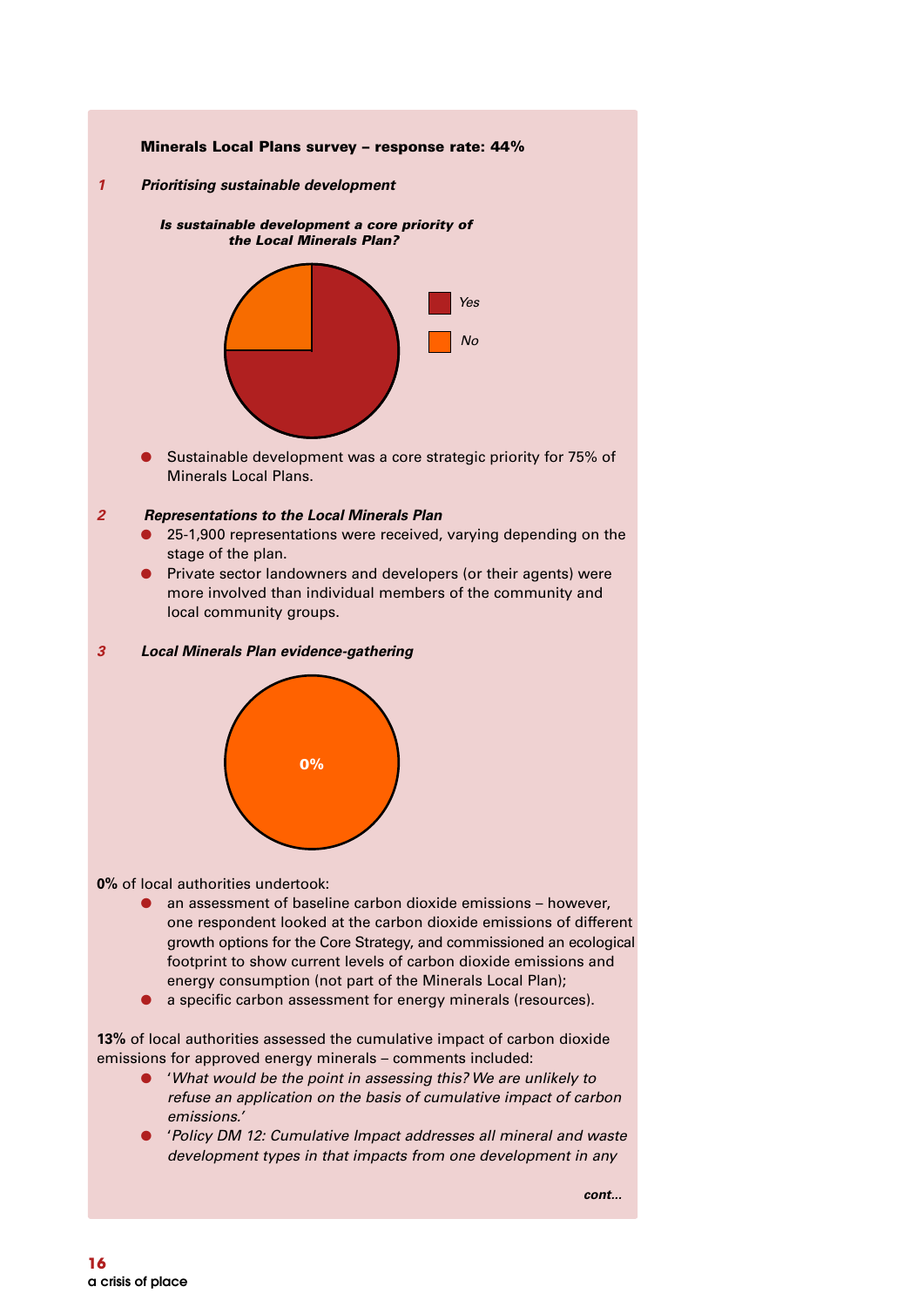particular area may give rise to impacts that, when controlled by mitigation, are acceptable and do not give rise to any unacceptable adverse impacts. However, two or more developments of a similar nature within close proximity to each other may act together to cause impacts that are not acceptable, even with mitigation incorporated into the design for each development. The policy does not discriminate, nor does it identify energy minerals specifically.'

'This may feature in the future.'

#### **4 National policy context – shale gas**

**50%** of local authorities felt that national policy on shale gas provides for local discretion in the extent of the technology's deployment – comments included:

- 'There is scope for minerals planning authorities to define potential production areas, but this requires greater knowledge of the resource.'
- 'The local planning authority has been given specific instructions about what objections to fracking applications it can and can't consider; this is in direct contrast to the requirement for community acceptance of wind turbines.'
- 'It is a mineral resource, and thus like any other has to go through the normal planning process. It is not given additional local discretion over and above any other mineral type that is planned for in Local Plans or through the development management system.'
- 'Applications will be determined in line with the policies contained with the Local Plan and national policy where plans are silent. Fracking is a process. Shale can be extracted without it. Fracking is either needed for flow or not.'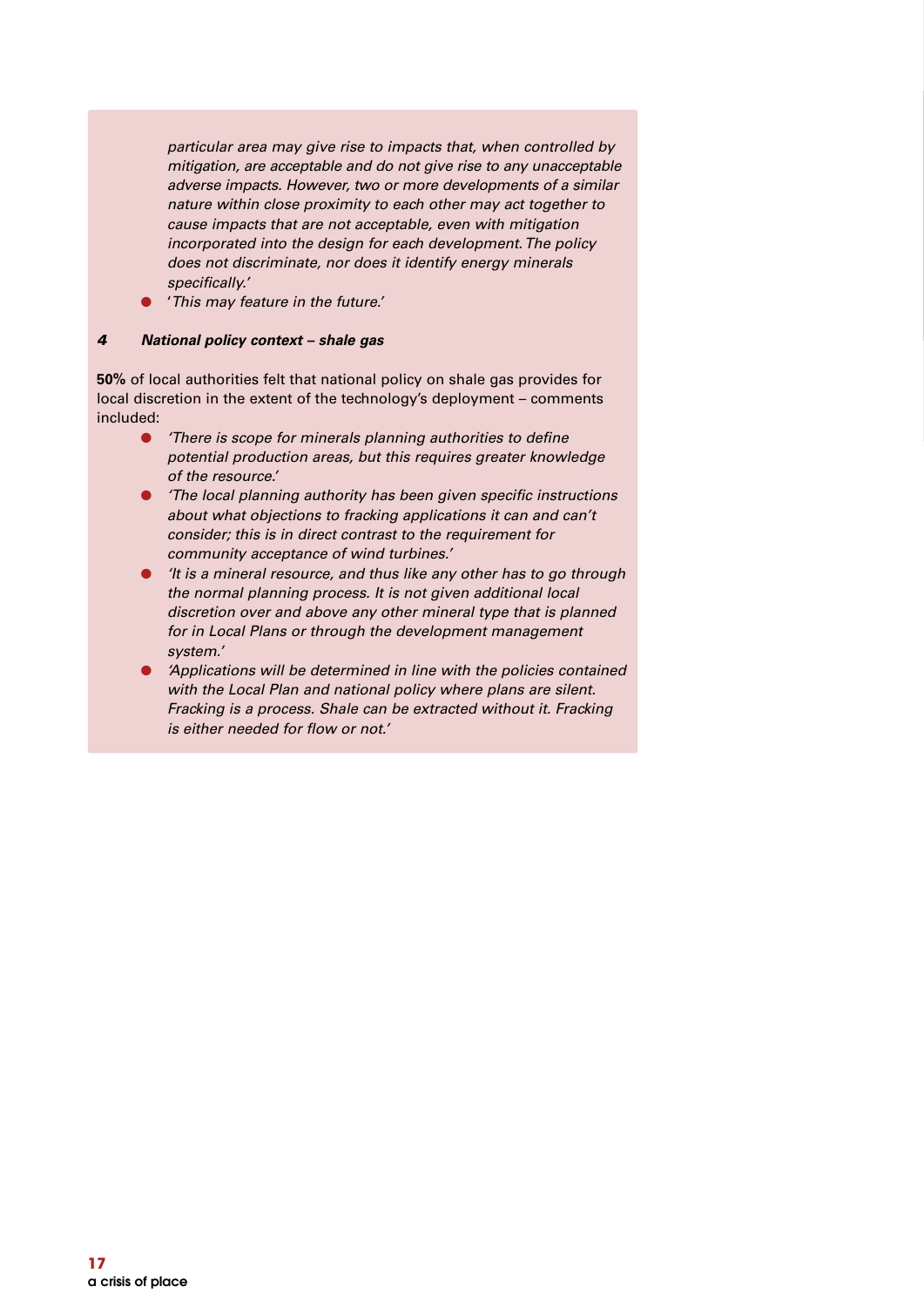# **4**

## the condition of the english local plan

- **4.1** The objective of this report is to provide a synthesis of existing research on the delivery of sustainable development and sustainable outcomes through Local Plans in England. It includes the results of a high-level survey of Local Plans and Local Minerals Plans. Section 1 noted the need for a systematic 'test' of sustainable development in Local Plans and the importance of distinguishing between the established notion of sustainable development in the 2005 UK Sustainable Development Strategy and the very different expression of sustainable development in the NPPF. Nonetheless, it is these two tests, both of which remain Government policy, that form the basis for assessing the performance of Local Plans.
- **4.2** There are also significant methodological limitations to the existing research examined in the literature review and in the survey conducted for this report. There is, for example, no central collection of local authorities' Annual Monitoring Reports (AMRs), so there is no national picture of 'progress' in Local Plan content and implementation beyond statistics on the rate of adoption. Government statistics are overwhelmingly focused on the speed of decision-making and the quantity of housing units approved and built. DCLG conducts no research on the quality or long-term impacts and benefits of what is built. There is as yet no complete research into the outcome of the reformed Local Plan system. The studies that have been made examined the system from a particular lens of policy, such as housing delivery or climate change. Many of these reflect concerns that the system is not delivering the long-term outcomes that the system was developed to deal with.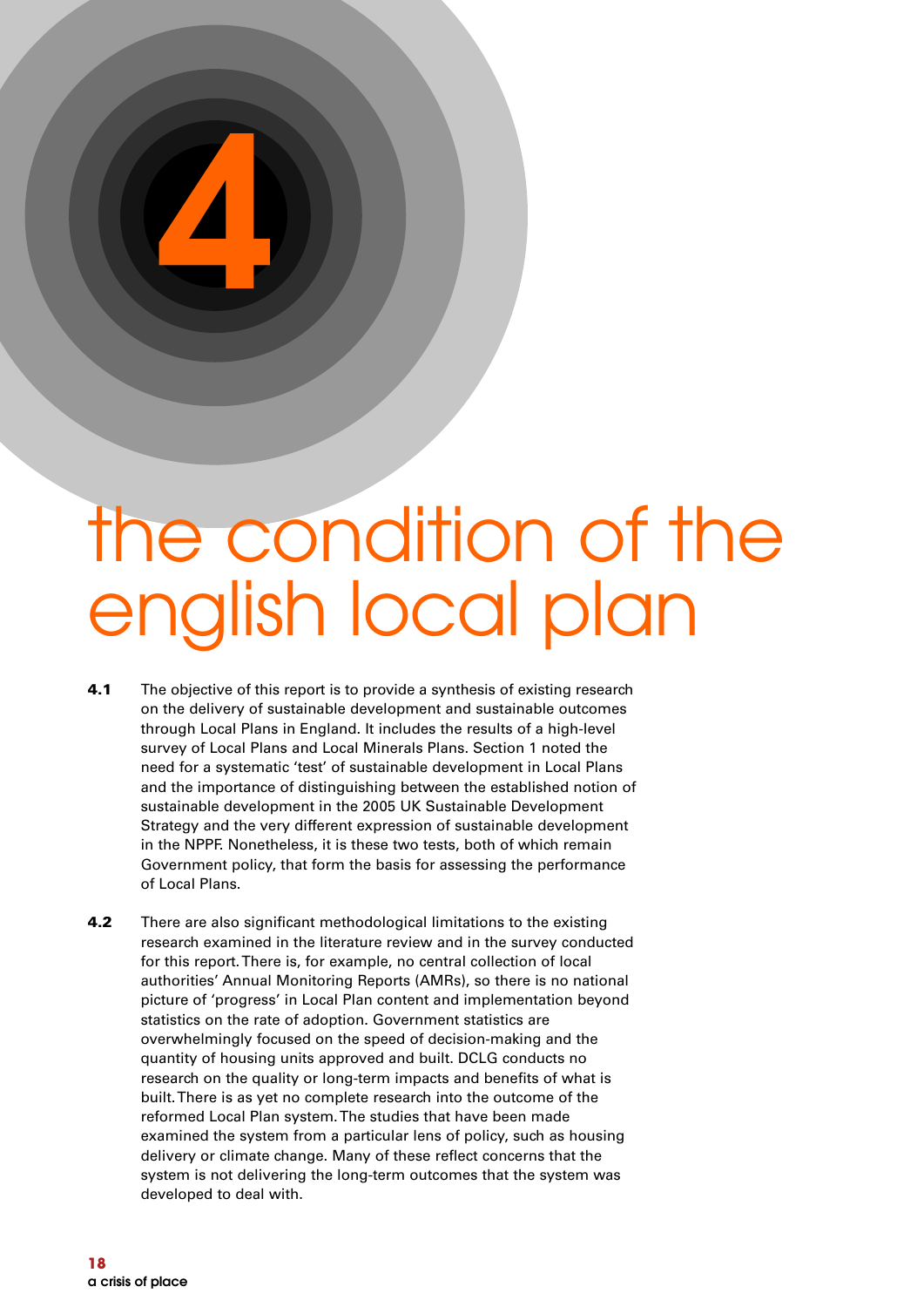- **4.3** While document analysis and case studies can provide an in-depth view of planning practice, surveys have much more limited value. Respondents are likely to provide the best picture they can of corporate behaviour, which explains the gap in survey results between what planners record as their objectives and the actual scale of practical policy development on sustainable development. Even with this significant caveat, it is disturbing that a significant minority (25%) do not believe that their Local Minerals Plan was focused on achieving sustainable development. The survey and wider literature review provide examples of the kinds of policy that are no longer core to Local Plan delivery – there are examples from the X report on Lifetime Homes<sup>35</sup> and from the Adaptation Sub-Committee on climate change.<sup>36</sup> The TCPA's four in-depth case studies for the Planning Out Poverty report<sup>37</sup> illustrated a system that was, in some cases, failing to secure basic outcomes on transport and housing which could have assisted on poverty reduction. Finally, recent analysis of the performance of Local Plans on the delivery of action on climate change undertaken by the TCPA for the Joseph Rowntree Foundation (JRF) has revealed a complex web of dysfunction on climate policy, from data collection to policy formulation to implementation.
- **4.4** The test of the Local Plan system used in this research is whether it delivered sustainable development against the objectives in national policy and the provisions of the 2005 UK Sustainable Development Strategy. Taken as a whole, the answer is that the Local Plan system is failing both of these tests. The detailed policy that shapes outcomes rather than the rhetoric contained in Local Plans shows a major gap, not just between the 2005 definition of sustainable development but against even the more limited requirements of the NPPF.
- **4.5** Climate change best illustrates this delivery gap, partly because of its significance as a long-term and inter-generational issue with social justice implications, and partly because delivery of action on carbon dioxide emissions is so variable, and, on the whole, weak. This conclusion is based not on an aspiration for some ideal approach to carbon in Local Plans, but on the law and on policy requirements. The extent of this failure to deliver against these frameworks is set out in the TCPA/JRF report, but a summary of the narrative is as follows:
	- Section 19 of the 2004 Planning and Compulsory Purchase Act requires Local Plans to set out policy on climate mitigation and adaptation.
	- The NPPF makes clear the need for radical reductions in carbon dioxide emissions in line with the objectives of the 2008 Climate Change Act.
	- Planning Practice Guidance suggests an approach to monitoring carbon.
- **4.6** In this context **the fact that 70% of the Local Plans examined in the TCPA/JRF research had no carbon dioxide emissions reduction targets is striking**, as is the fact that none of the Local Minerals Plans surveyed for this report had attempted a baseline carbon dioxide emissions survey. Even accepting the Government view that emissions resulting from the use of energy minerals is not a local planning issue, all other forms of emissions, including questions of how energy minerals such as coal are transported, are the responsibility of Local Minerals Plans. In any form of plan process, a baseline assessment for carbon dioxide emissions is the vital prerequisite for

- 35 'New evidence shows councils lack plans to meet accessible housing demand'. Webpage. Habinteg. http://www.habinteg.org.uk/ latest-news/new-evidenceshows-councils-lack-plans-tomeet-accessible-housingdemand-1050
- 36 Progress in Preparing for Climate Change. 2015 Report to Parliament. Adaptation Sub-Committee, Committee on Climate Change, Jun. 2015. https://www.theccc.org.uk/wpcontent/uploads/2015/06/6.736\_ CCC\_ASC\_Adaptation-Progress-Report\_2015\_FINAL\_WEB\_ 250615\_RFS.pdf
- 36 D. Thompson: How Effective is the Land-Use Planning System in Avoiding Inappropriate Development on the Flooplain? Adaptation Sub-Committee, Committee on Climate Change, 2015
- 37 Planning Out Poverty: The Reinvention of Social Town Planning. TCPA, Nov. 2013. https://www.tcpa.org.uk/ planning4people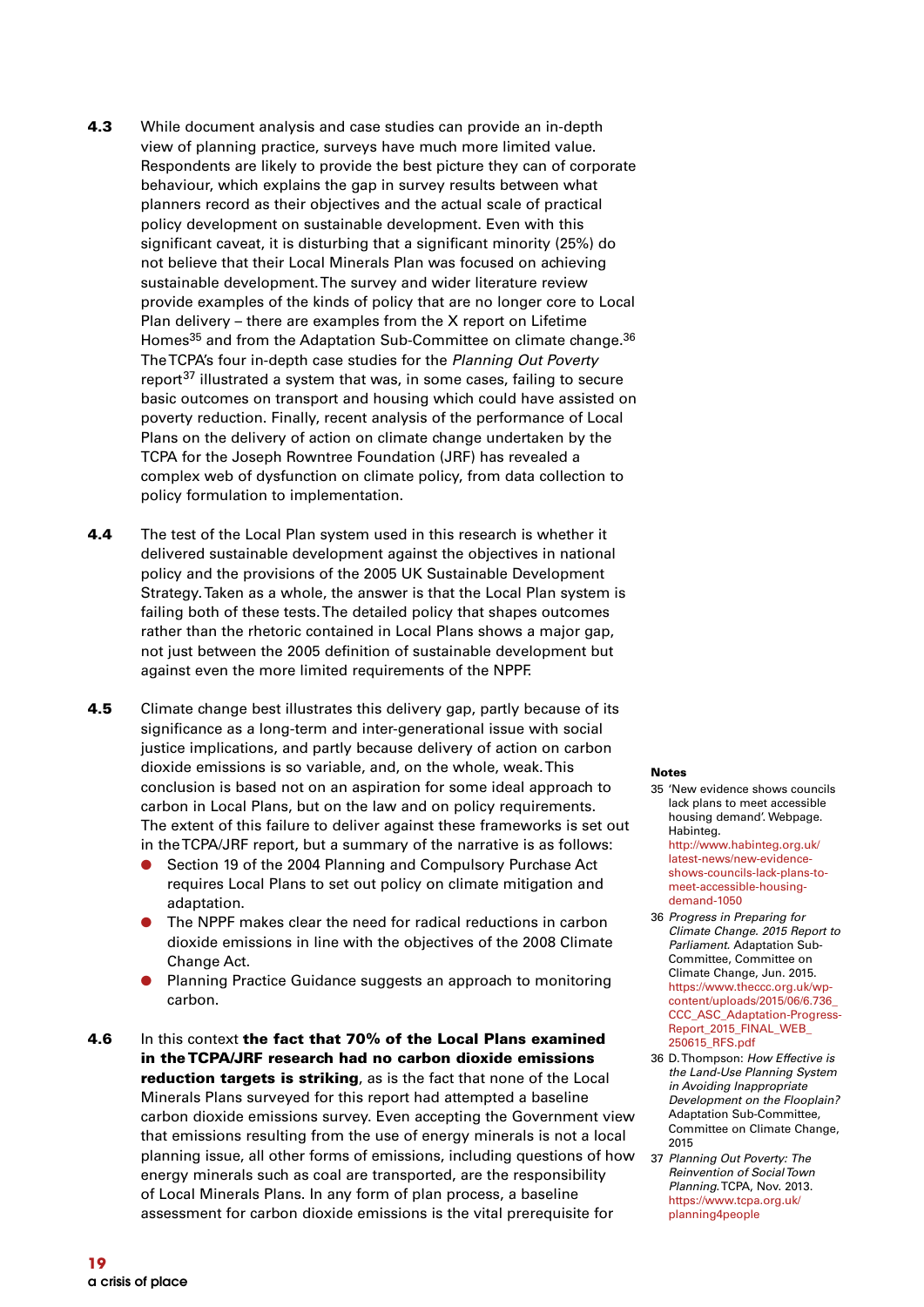effective climate change policy and the only basis for monitoring the effectiveness of such policy.

- **4.7** Unlike climate change, the national requirements for other key outputs such as sustainable urban drainage, good design and accessible homes are expressed in 'softer' policy terms. The evidence from the literature review suggests that there are wider-ranging concerns about whether these considerations are being given sufficient priority. Since polices such as those on sustainable urban drainage and buildings standards are subject to viability testing, it is always likely that they can be secured more effectively in high-demand areas such as London. This implies a regressive approach to standards and design, in which low-demand places are forced to accept lower standards of placemaking. The situation is reinforced by the regressive nature of Community Infrastructure Levy and Section 106 agreements, <sup>38</sup> which also depend on using development values.
- **4.8** The very best we can say about Local Plans is that they take a highly variable approach to the delivery of sustainable development, with an increasing trend to de-prioritise key issues such as carbon dioxide emissions reduction.

#### **Is there a trend?**

- **4.9** So far, there is a discernible a trend of the newest Local Plans reflecting the NPPF framework, which is being read as stressing housing delivery and growth. The survey, along with results of existing research, suggests a strong hollowing out of the policy content of Local Plans, from the erosion of a broader concern with sustainable development and placemaking in all its complex interrelationships to a much more simplistic view of planning as simply a delivery route for housing numbers. Very broadly, two forms of local planning and Local Plan can be distinguished:
	- First, there is the post-2010 vision of a plan with reduced scope, and with a remit overwhelmingly focused on housing land supply (although this does not necessarily translate into the delivery of homes). It is a system which does not, on the whole, translate the rhetoric of sustainable development into a coherent set of policy reflecting, for example, the objectives of social justice, intergenerational equity or sustainable resource use. In more immediate and practical terms, the literature review illustrates that such plans do not even address some basic problems that confront us now, such as climate resilience. This view of planning comes dangerously close to conflating the private interests of landowners and developers with the wider public interest.
	- The second conception of planning, in which sustainable development remains a real rather than a rhetorical golden thread, is much harder to discern. It is often represented in local authorities that have a long track record of concern with sustainable development or are operating very high demand areas, such as London, where viability has not had the same impact on Local Plan policy as elsewhere. **Notes**

38 The Community Infrastructure Levy and planning agreements enabled by Section 106 of the 1990 Town and Country Planning Act both create a levy on development values for public interest outcomes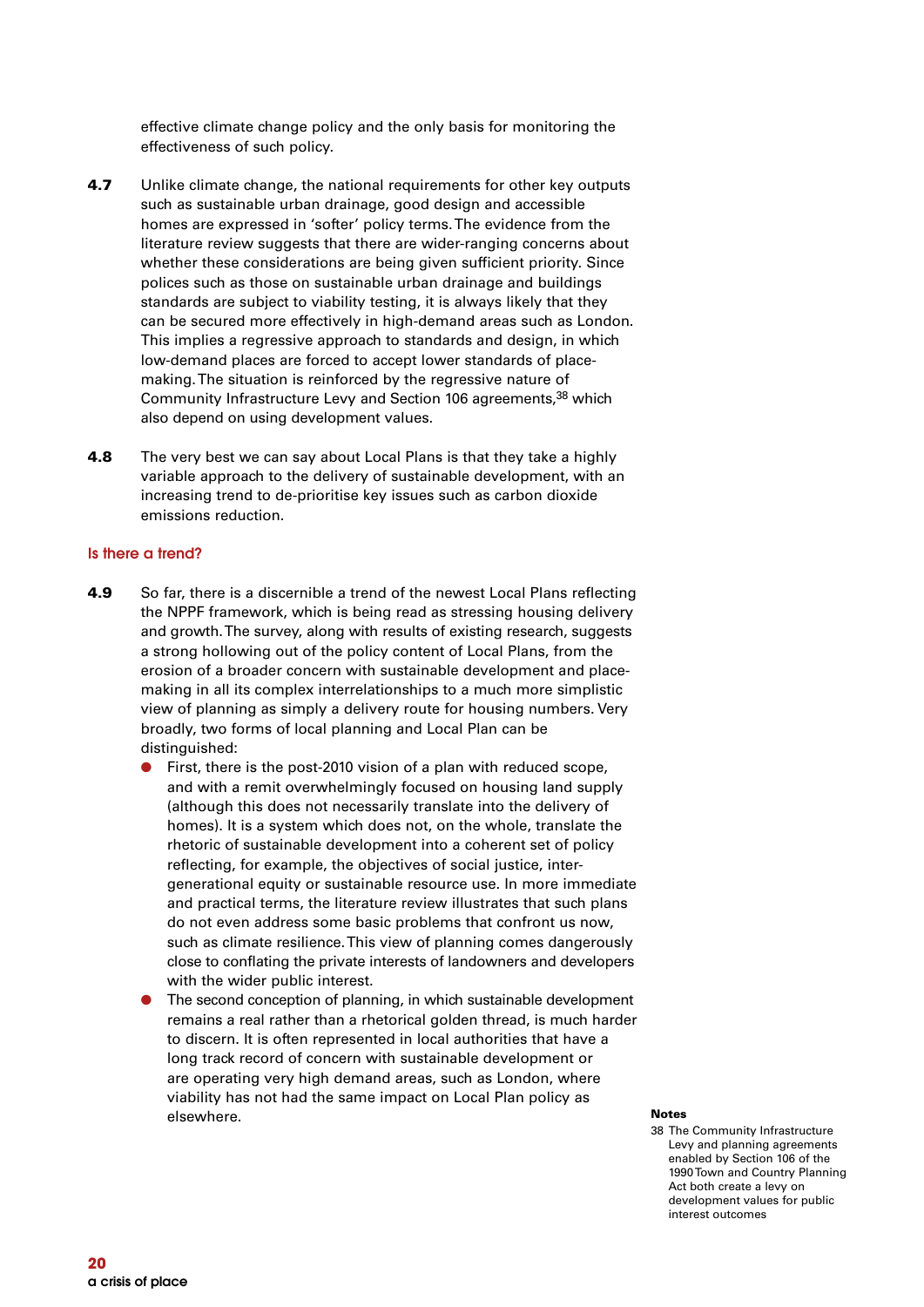#### **Why are Local Plans failing the sustainable development test?**

**4.10** The reasons why **Local Plans are failing the sustainable development test** are complex, but there are four main contributing factors, as set out below.

#### **National policy**

- **4.11** The NPPF does not reflect a coherent vision of sustainable development. Its non-conformity with the 2005 Sustainable Development Strategy creates an illogical and confusing policy position. There is also a defining policy weakness in the NPPF on questions of social justice, inter-generational equity and resource conservation – exhibited, for example, in the weakness of the policy on climate adaptation. The application of the NPPF in practice compounds this problem. Rather than setting out a set of equally weighted policies, there are clear gateway tests that plainly outweigh other important considerations. These include the presumption in favour of development, the related test of a five-year housing land supply (a factor deemed to determine whether a Local Plan is 'out of date'), and the viability test. These policies have come to define the soundness test of plans, and for other cultural and political reasons have led to whole sections of the NPPF, most particularly on climate change, being very substantially played down, and in some cases ignored, in the formulation and outcomes of Local Plans.
- **4.12** This position becomes even more complex when we reflect on the considerable amount of national policy relating to renewable energy or shale gas, which has been published separately from the NPPF, and on decisions relating to the cancellation of the zero-carbon commitment, which raise questions over the logic of how building standards and energy requirements are now deployed. The issue is simply that while the NPPF and Planning Practice Guidance are very clear on the imperative for carbon dioxide emissions reductions, the policy in relation to key technologies such as onshore wind has made the practical means of achieving reductions much more difficult. Practitioners are left juggling a series of contradictions in national policy.
- **4.13** Policy in relation to open-cast coal is equally contradictory. While government energy policy has clearly signalled an end (by 2025) to coal-powered electricity generation, the NPPF and Planning Practice Guidance continue to identify coal as a mineral of 'national importance', thus underpinning environmentally damaging open-cast planning applications. The ostensible presumption against such applications in the NPPF (paragraph 149) has been undermined in practice. These contradictions need to be resolved.
- **4.14** For simplicity we can characterise national policy as a series of conflicting objectives underlined by the abandonment of a holistic view of sustainable development as the key objective of planning. The application of this policy is even more stark, with key sections of NPPF policy that might have supported sustainable development simply being ignored.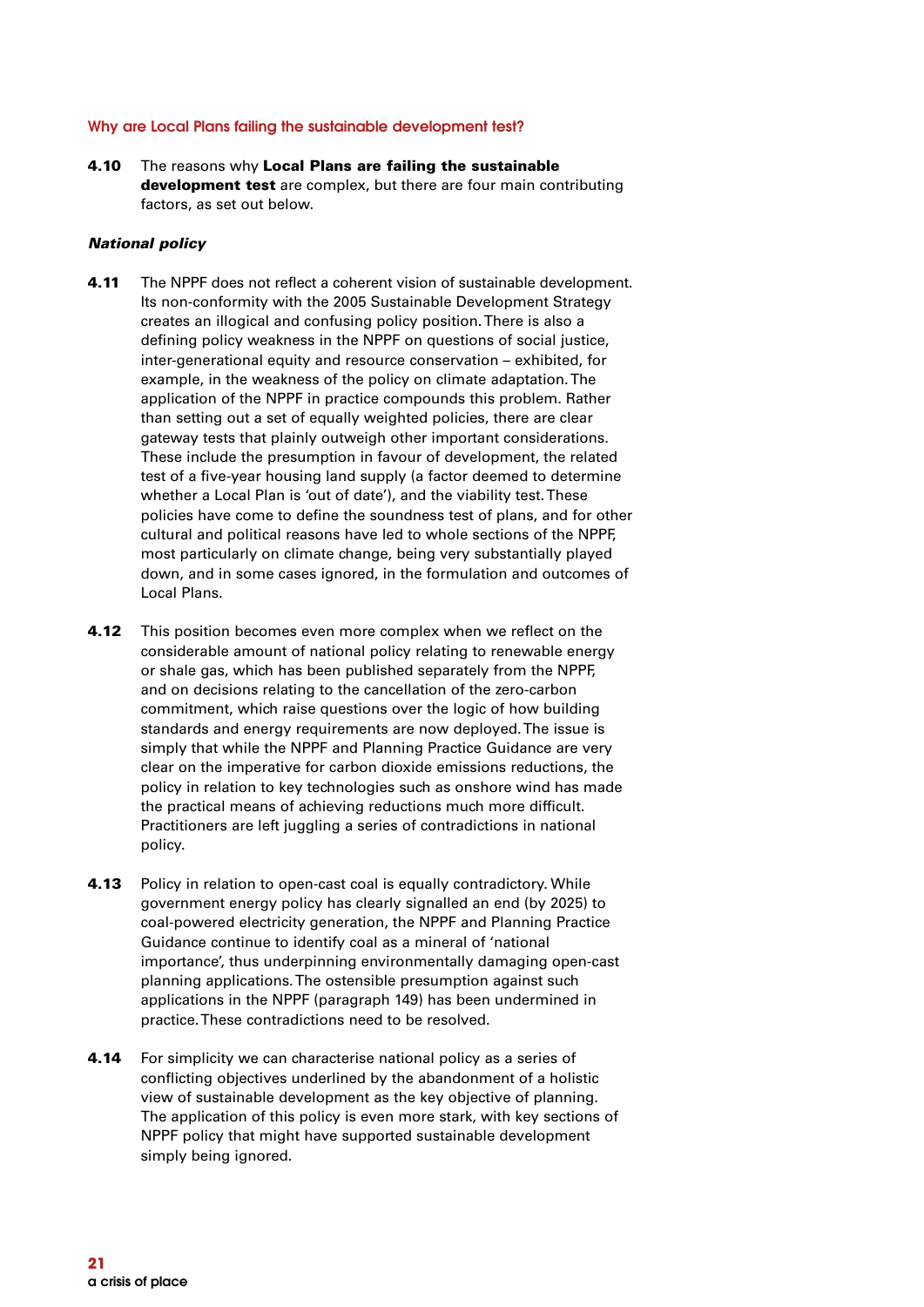#### **The role of the Planning Inspectorate**

**4.15** For the reasons set out earlier, the Planning Inspectorate plays a crucial role in testing the soundness of plans, providing the key test of the accessibility of a plan in relation to national legal and policy frameworks. It is not for PINs to determine the meaning of sustainable development independently of government but it must ensure that NPPF policy is upheld in Local Plans. It remains unclear why those parts of the NPPF that relate closely to goals of sustainable development are not being upheld. How, for example, can those Local Plans and Local Minerals Plans prepared after the production of the NPPF be judged sound when they do not offer coherent responses to climate change or reflect NPPF policy taken 'as a whole'? The answer relates to questions of political leadership, and in particular the consistent messages given to PINs and local government about the real priorities for the planning service. It is, as the quote in paragraph 2.13 on page 10 illustrates, easy to find a string of messages about the supposedly negative impacts of planning and the need for growth, but impossible to find a Ministerial or Written Statement from the period between 2010 and 2016 which included content on climate change or social equity.

#### **Resources for the planning service**

**4.16** There is little doubt that a lack of resources is having a major impact on the efficiency of local plan-making. The position is not universal, but the research carried out by the TCPA for the JRF on Local Plans and climate change found examples of planning teams falling below the critical mass necessary for plan formulation and operating without the resources to commission advice or secure training and professional development. This lack of capacity impacts upon all aspects of the plan-making process, from the ability to facilitate dialogue with communities to the time taken to process evidence. It is one part of the explanation for the time taken to prepare Local Plans, and may account for the increasing focus of plan policy on priority areas.

#### **Political leadership**

**4.17** Planning is a political as well as a technical activity, and the impacts of political leadership on its direction and values are profound. At the local authority level, the literature review illustrates the de-prioritisation of sustainable development as a core planning objective and a focus instead on growth. The culture of the planning service in many local planning authorities responds to these signals, and it is unrealistic to think that planners can sustain the objectives of sustainable development if politicians do not support them. At a national level there has been no high-level commitment to the ideas of sustainable development. It has not featured in any meaningful way in policy emerging from the Treasury, the Number 10 Policy Unit or the Cabinet Office. A politics of austerity, combined with a notion of economic growth unaccompanied by concern for resource use or equity, has become the dominant political paradigm. The reform of the planning system reflects that policy reality.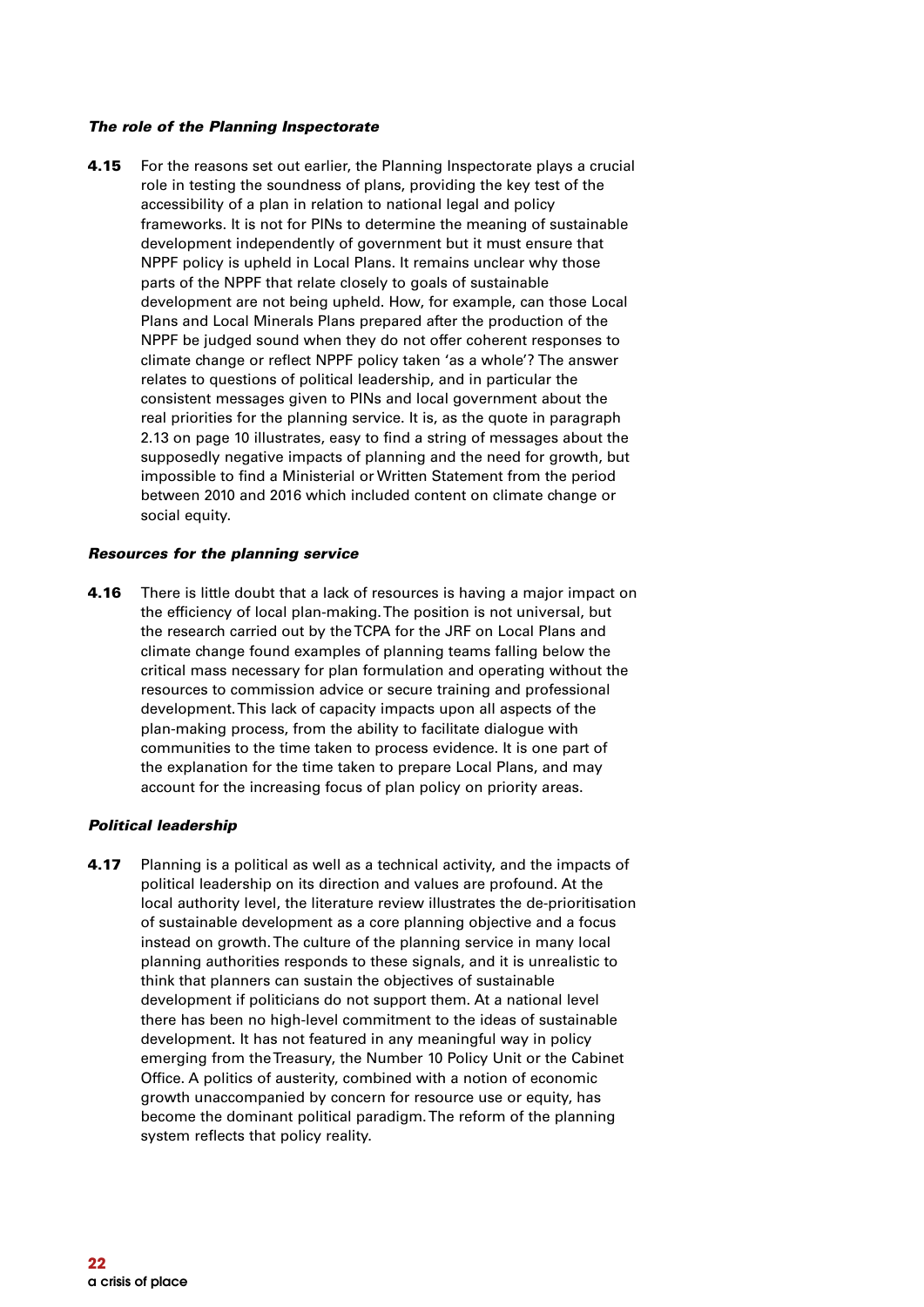#### **Local Plans and sustainable development**

- **4.18** From the evidence considered in this study, one cannot conclude that the local planning system contributes to sustainable development or to a wide range of crucial sustainability outcomes. Neither can one reasonably conclude that planning reform has been driven by the imperative of realising long-term sustainable development in the wider public interest. The hollowing out of the Local Plan system to support macro-economic objectives is the key driver for change – and in limited terms has been highly successful, with the planning system consenting sufficient housing to meet demographic demand.
- **4.19** Sustainable development has been perceived as a barrier to development, and, as long as this division between growth and sustainable development is in play, there is unlikely to be a consensus on the objectives of planning. In fact, pre-2010, planning had many flaws, not least its inability to plan for sufficient new housing. But many of its failings stemmed from local political resistance, including the failure to make plans that might have to confront housing need. It was this issue rather than the intrinsic policy characteristics of sustainable development that led to frustration with planning. Large-scale housing growth is possible within the sustainable development paradigm, and in fact in England today the social dimension of sustainable development requires it. However, the location and character of housing development would be different and delivery would involve proven mechanisms for the achievement of high-quality growth, such as new communities and new development models.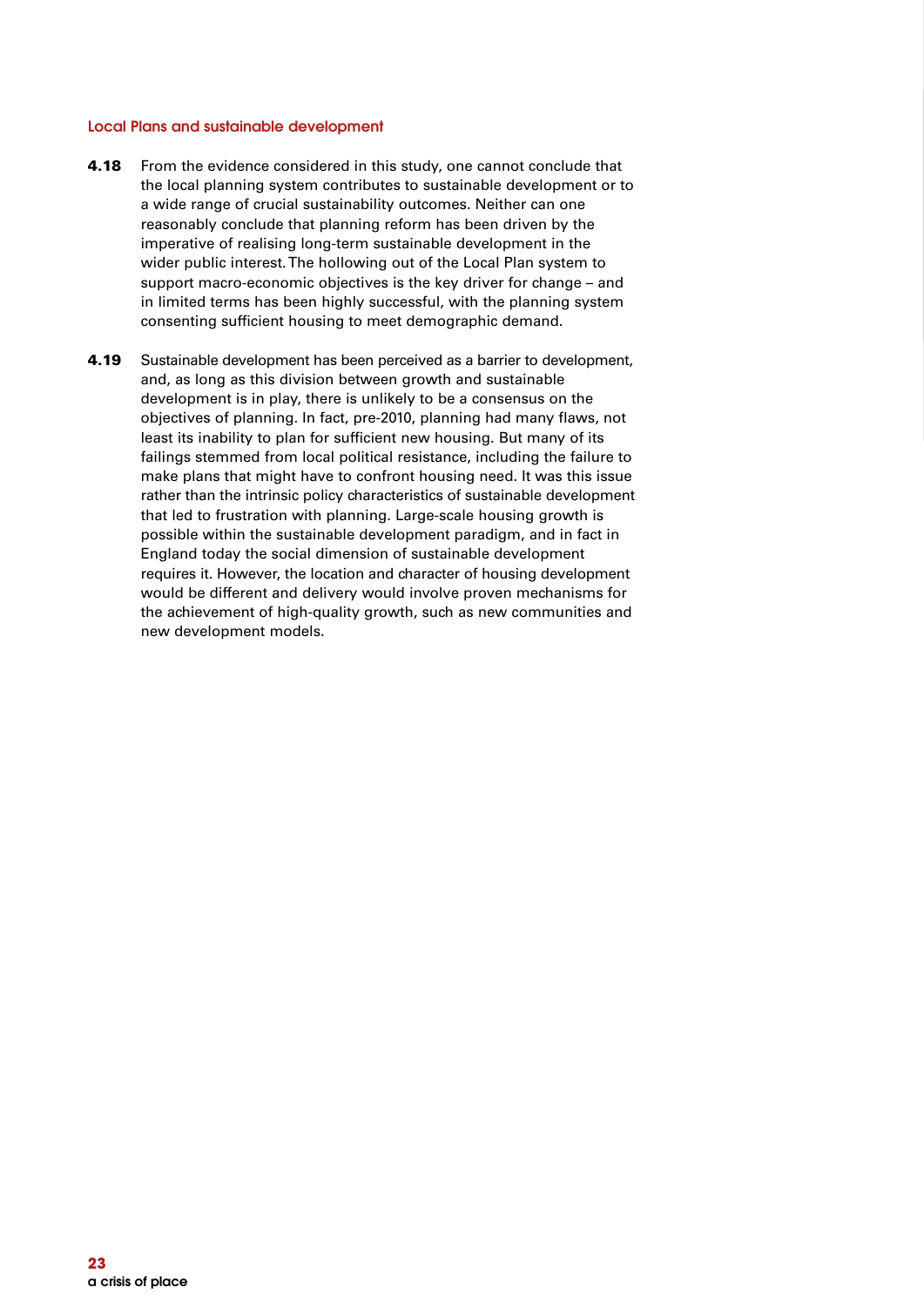## recommendations

**5.1 Local Plans are simply failing to deliver the right kind of outcomes for people, for the economy and for the environment.**The reasons for this are complex, but the overwhelming problem is a lack of consensus on what planning and plans are for. For over 100 years the purpose of planning has been about the wider and messy endeavour of shaping places to ensure that social, environmental and economic progress is holistically integrated. There were of course failures and successes, but since 2010 the ambitions of this wider place-making endeavour have been effectively and systematically marginalised.

**5**

- **5.2 Putting this right is a complex matter and will take time, but the first and most important step is to give the Local Plan system a strong statutory purpose based on the delivery of sustainable development.**This would give a crucial signal to the wider public and the planning community that planning must serve the wider public interest, over the long term and in a way that secures the welfare of current and future generations. This purpose is entirely compatible with high levels of housing growth – if its location, type and quality meet the real needs of communities while, for example, radically helping to reduce carbon dioxide emissions and enhance the natural environment.
- **5.3** The following recommendations are focused on three areas of immediate action to help rebuild the integrity of Local Plan. The penultimate recommendation, for a Royal Commission on the future of the planning system, reflects the longer-term ambition to restore a plan-led system as a key mechanism for delivering sustainable development. The recommendations are interlocking, reflecting the need for both a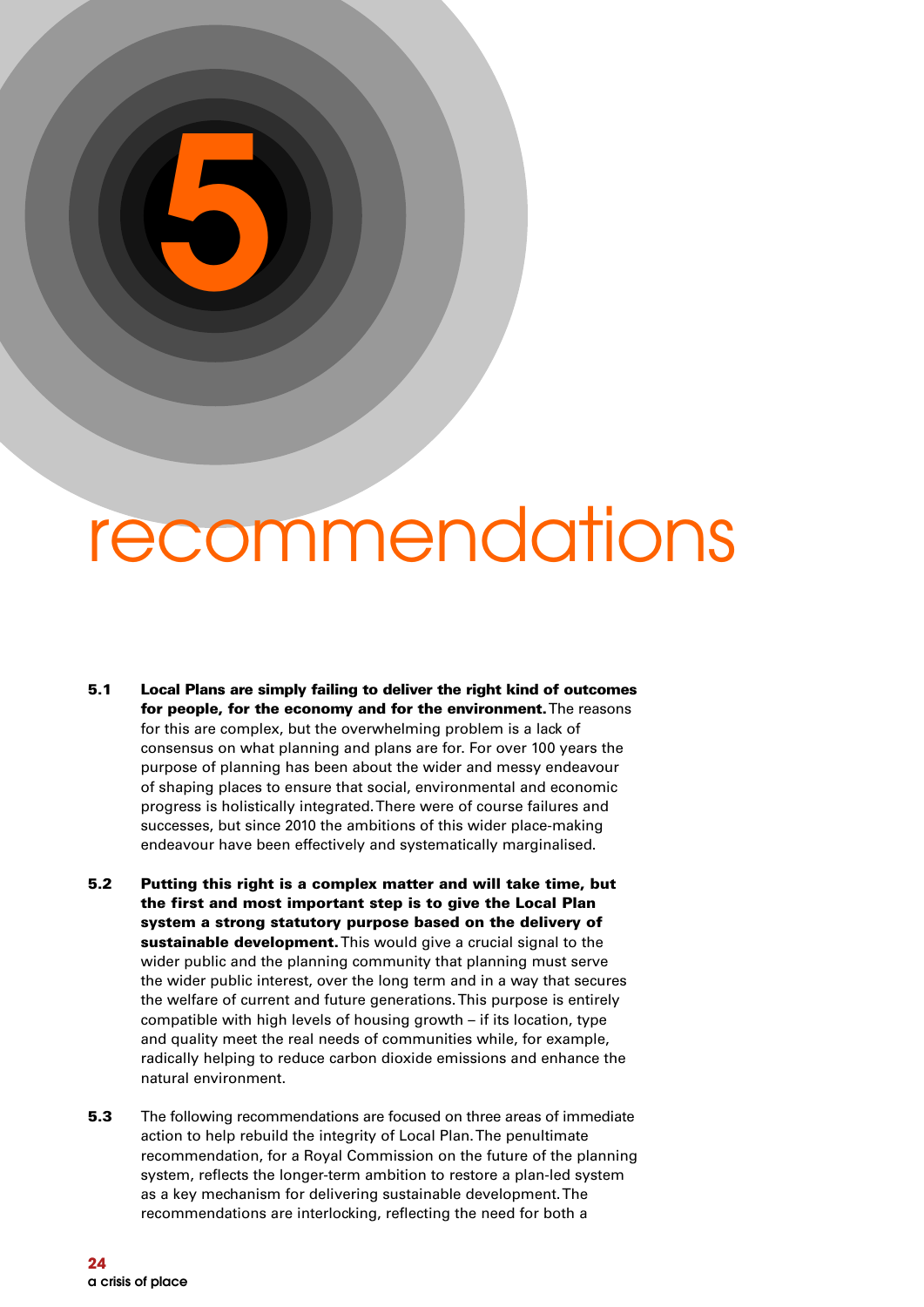stronger policy objective for planning and the resources vital to effectively deliver such objectives.

#### **Recommendation 1: Giving the planning system a purpose**

- **5.4 The Government should create a holistic statutory purpose for the planning system. The forthcoming Housing and Planning White Paper provides an opportunity to address this need.**
- **5.5** Local Plans cannot function effectively or command public confidence without a clear, high-level definition of sustainable development that can be demonstrated to promote essential sustainable outcomes. The definition of sustainable development currently contained within the NPPF and associated guidance and statements is complex, contradictory and has no clear relationship with the 2005 UK Sustainable Development Strategy. The current legal requirements on planning are fragmented and, in relation to sustainable development, extremely weak. An amendment to the Planning and Compulsory Purchase Act 2004 would make clear in statute that the purpose of planning is the achievement of long-term sustainable development and place-making.

#### **Recommendation 2: Making changes to national planning policy**

- **5.6** A refocusing of the planning system on the achievement of sustainable development and sustainable outcomes will require changes to national policy contained in the NPPF. This report has made clear that the NPPF contains some useful policy which could contribute to delivering sustainable development, but that its application in practice is based on key gateway tests which can have perverse outcomes in terms of the public interest. Given the legal and policy complexity of fixing all of these contradictions there is a case for a root-and-branch review of the NPPF. However, five immediate changes to the NPPF would contribute to more sustainable outcomes:
	- Reinforce paragraph 6 to make clear that all aspects of the NPPF must be applied to decision-making, including those on carbon dioxide emissions reduction.
	- Reframe the narrowly defined viability test in a more balanced and rational manner to allow for the consideration of economic data on the benefits to the public sector, and therefore wider economy, of policy measures such as affordable homes, Lifetime Homes, climate change adaptation, and design to promote human health.
	- Return to the internationally accepted definition of sustainable development articulated in 2005 UK Sustainable Development Strategy, with its five interlocking principles of living within environmental limits; ensuring a strong, healthy and just society; achieving a sustainable economy; promoting good governance; and using sound science responsibly. These elements can be translated into the operational principles of the planning service and should underpin all aspects of NPPF policy.
	- Set out the presumption in favour of sustainable development in a more logical and balanced form. It should be based upon the above definition of sustainable development and reflect the legal imperative of a plan-led system. Planing refusal should require a demonstration, not of 'significant harm' to the environment, but that the proposal does not meet the broad objectives of sustainable development.
	- Undertake a fundamental review of planning policy for energy to ensure that the system operates logically to promote a radical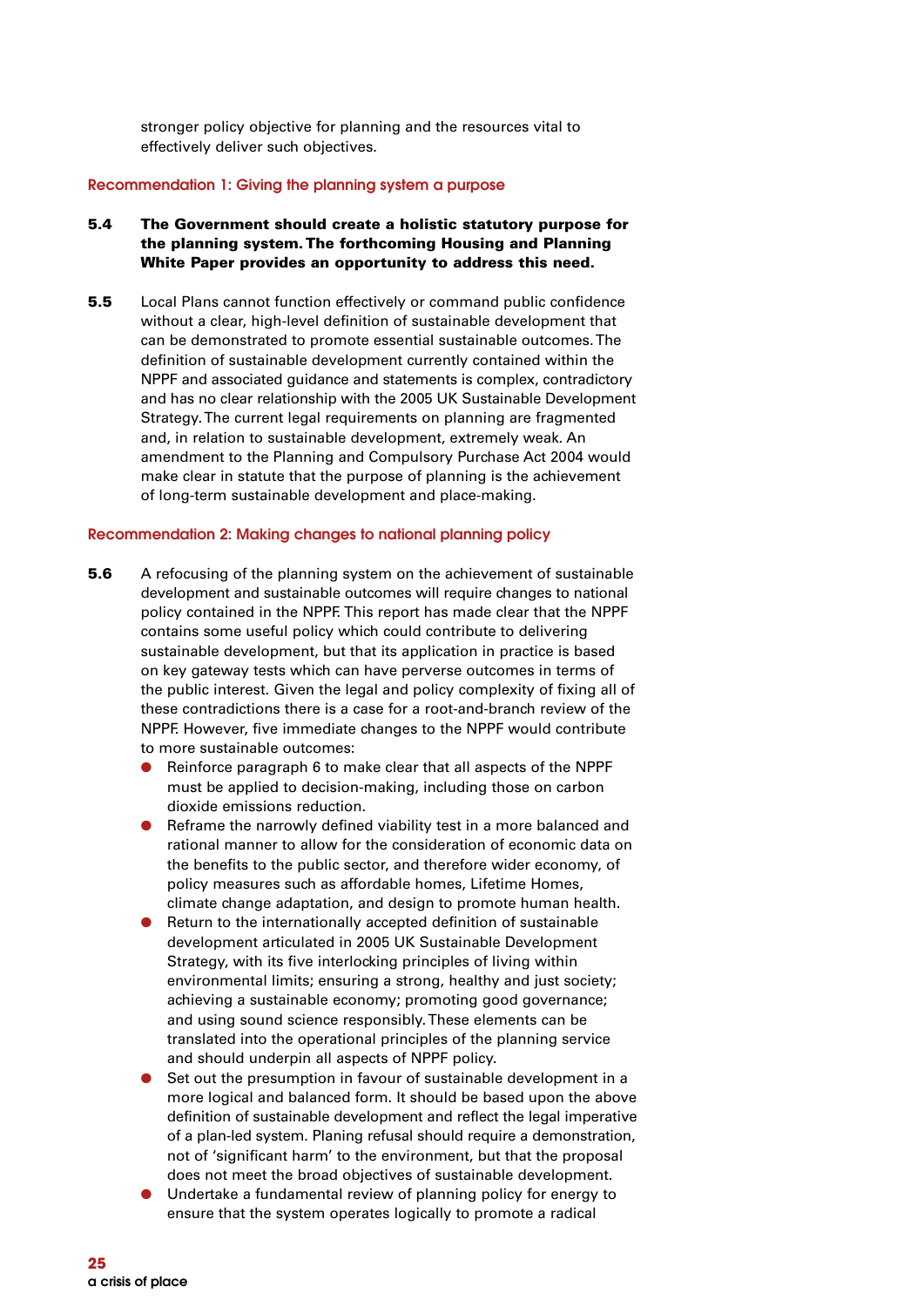reduction in carbon dioxide emissions. Reform should include both the restoration of a presumption against particularly damaging forms of mineral extraction such as open-cast coal and a consistent approach to the benefits and impacts of renewables and, for example, shale gas.

#### **Recommendation 3: Restoring planning powers to local government**

- **5.7** Both the survey and the literature review undertaken for this report illustrated the growing confusion over the powers and local flexibility of the planning system. The highly centralised approaches to policy on housing standards, shale gas and onshore wind severely limit local discretion. At the same time, the major deregulation of local planning through the expansion of permitted development has reduced the scope of local planning powers over issues that directly impact on the quality of place-making.
- **5.8** It is of course vital that national government play a role in setting strategic priorities and minimum standards, but there should be much greater honesty and clarity about the scope of local community discretion. **On the whole, it should be for local planning authorities to set policy to reflect both national priorities and local circumstances.** Government policy on high-level priorities would be much more transparent and efficient if they were expressed in a national spatial framework. The Government should also take an evidence-based and impartial view of policy on development issues. This is particularly important in relation to energy, where current policy on different energy sources is irrational in relation to their relative benefits and the degree of local discretion.
- **5.9 The Government should reverse the central deregulation of permitted development, housing standards and energy sources to give local authorities discretion to reflect local circumstances. The Government should remove local discretion only when there is an issue of overwhelming public interest, supported by clear evidence. Issues of national importance should be clearly expressed in a national spatial framework to support local plan-making.**

#### **Recommendation 4: Providing support for the planning service**

- **5.10** There is no doubt that the planning service requires significant investment and renewal. It also requires support from expert bodies that can provide accessible evidence. It is notable that while there are residualised bodies for advice on flood risk and biodiversity, there are no such sources of advice on wider sustainable development issues or climate mitigation and adaptation.
- **5.11 The Government should consider expanding the role of the Committee on Climate Change to advise local government directly on carbon dioxide emissions reduction. The Government should reinstate the Sustainable Development Commission, with a renewed remit that includes support for local delivery.**

#### **Recommendation 5: Rebuilding planning practice**

**5.12** This report highlights the decline of resources in the planning service and supports the conclusion of parallel research that capacity in some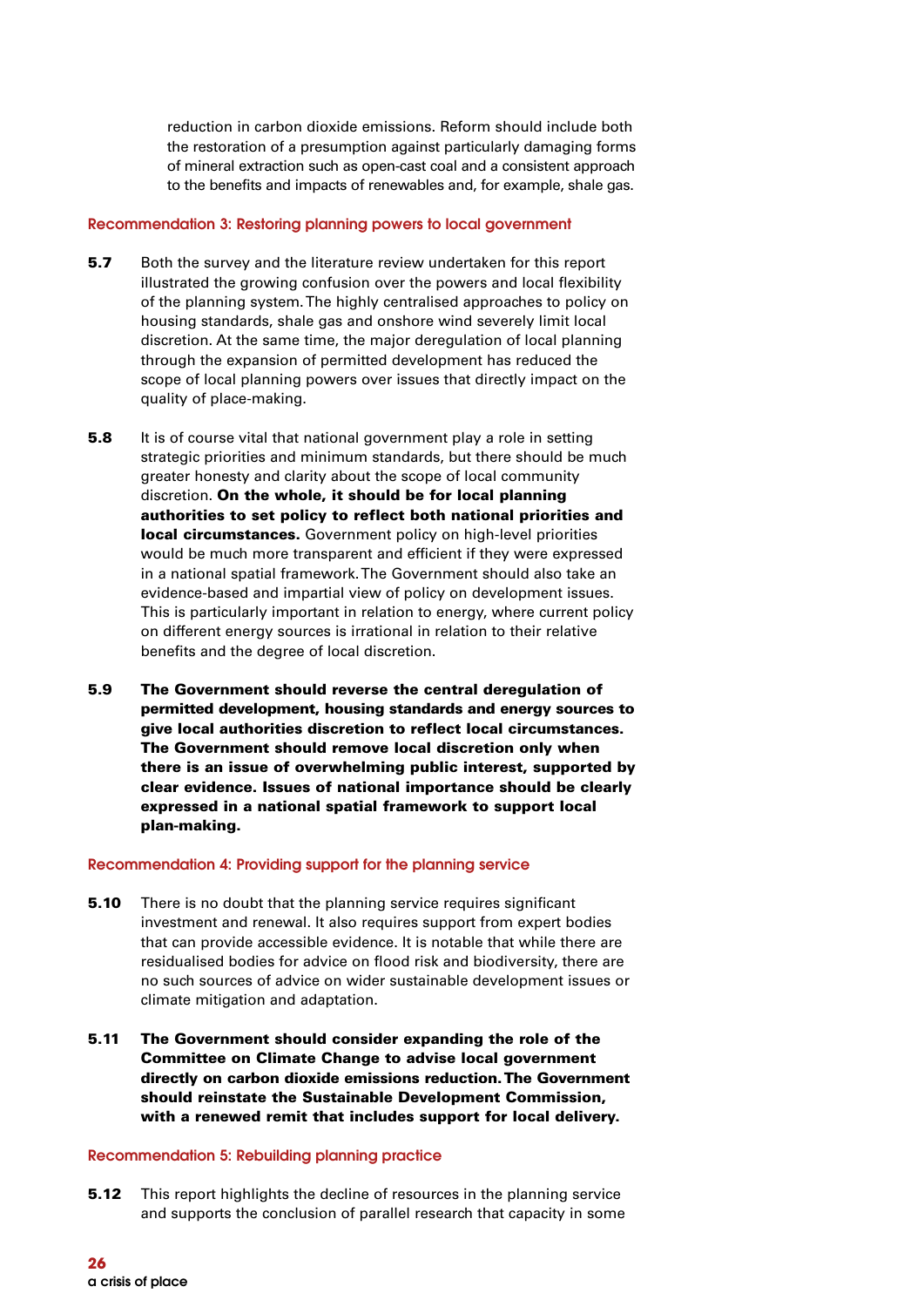Local Plan teams has fallen below the 'critical mass' necessary for effective and efficient plan-making. Urgent action is needed to direct sufficient resources into the planning service to maintain an adequate minimum standard of service delivery.

**5.13 The planning service fulfils a core function in the public interest: the Government should set minimum service requirements from local government and where necessary consider funding those requirements.**

#### **Recommendation 6: Remaking the planning system**

- **5.14** The planning system has been subject to intense change for the last two decades. There has been no consolidating legislation for more than 25 years, and planning law is now complex and fragmented. What is even more important is that the key questions of the scope, purpose and governance of planning are increasingly unclear. **What is evident is that planning's outcomes, measured in terms of matters such as the delivery of affordable homes, reductions in carbon dioxide emissions or support for healthy lifestyles, do not reflect the long-term public interest.** From the Barker Review of Land Use Planning in 2006 onwards, there have been a series of reviews of planning practice, but not one has been directed at the system as whole or its capability to deal with the complex nature of current and future challenges. The last attempt to do so was in the Royal Commission on Environmental Pollution's twenty-third report, Environmental Planning, in 2002, and even this did not fully reflect the social dimension of the planning system. The need for a full and expert examination of the planning system and its role in promoting sustainable development is now long overdue; such an examination could make a vital contribution to a lasting consensus on the purpose of the system.
- **5.15 The Government should set up a Royal Commission with wideranging terms of reference to explore whether the scope, structures, policy and governance of the planning system in England promote the long-term sustainable development of the nation.**

#### **Recommendation 7: Making it happen – a new coalition for democratic planning**

- **5.16** The debate on the future of planning is highly politicised and very often divisive. But the planning system was intended to reflect the wider public interest rather than serve any one set of special interests. The restoration of an effective and democratic planning system will require a cross-sector coalition of interest that reflects the needs of private, public and third sector interests alike. Above all, it must reflect the aspirations of the communities that use the system and experience the outcomes of planning decisions.
- **5.17 A new cross-sector coalition is required to advocate the benefits of planning based on the principles of sustainable development.**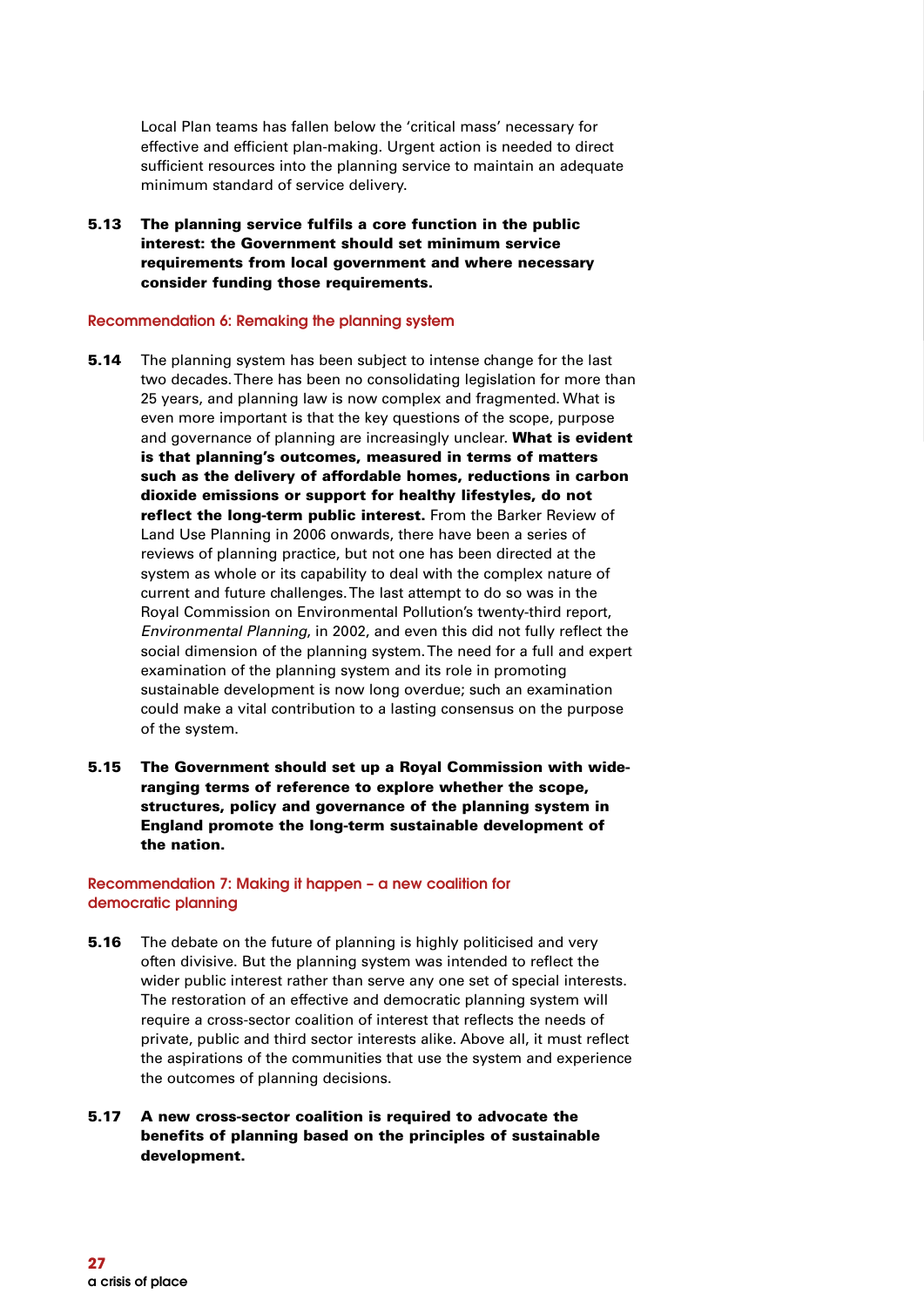## conclusions

**6**

- **6.1** Planning was once a visionary and inclusive way of shaping places for the good of the whole of society, but the planning system is now deregulated and confused and often fails to support the high-quality place-making that we all want to see. Planning law is focused overwhelmingly on process, with no statutory purpose for planning that might be a touchstone for local action.
- **6.2** This report provides a snapshot of a system which risks sliding into crisis. With reduced powers **as a result of a radical extension of permitted development, a critical lack or resources and conflicting national policy, the Local Plan system faces a bleak future**. This matters because planning shapes places over the long term and can have profound impacts on people's life chances and wellbeing, as well on our resilience to future climate change. Meeting human needs, and particularly solving the housing crisis, is entirely compatible with sustainable development. Good sustainable design increases personal choice and reduces the costs of expensive retrofit measures and publicly funded services. Planning plays a key role in shaping decisions for the wider built environment, as well as on individual buildings and developments.
- **6.3** Planning is one the few areas of public policy capable of taking a longterm view. Through planning we can anticipate and plan for the demographic and climate changes that will have a profound effect on our future. The English planning system is in crisis at precisely the time when we need it most to help organise for challenges facing the nation. Saving the system and renewing it to meet these challenges requires, above all, a new coalition of interest formed by those who share a common concern for the nation's long-term sustainable development.